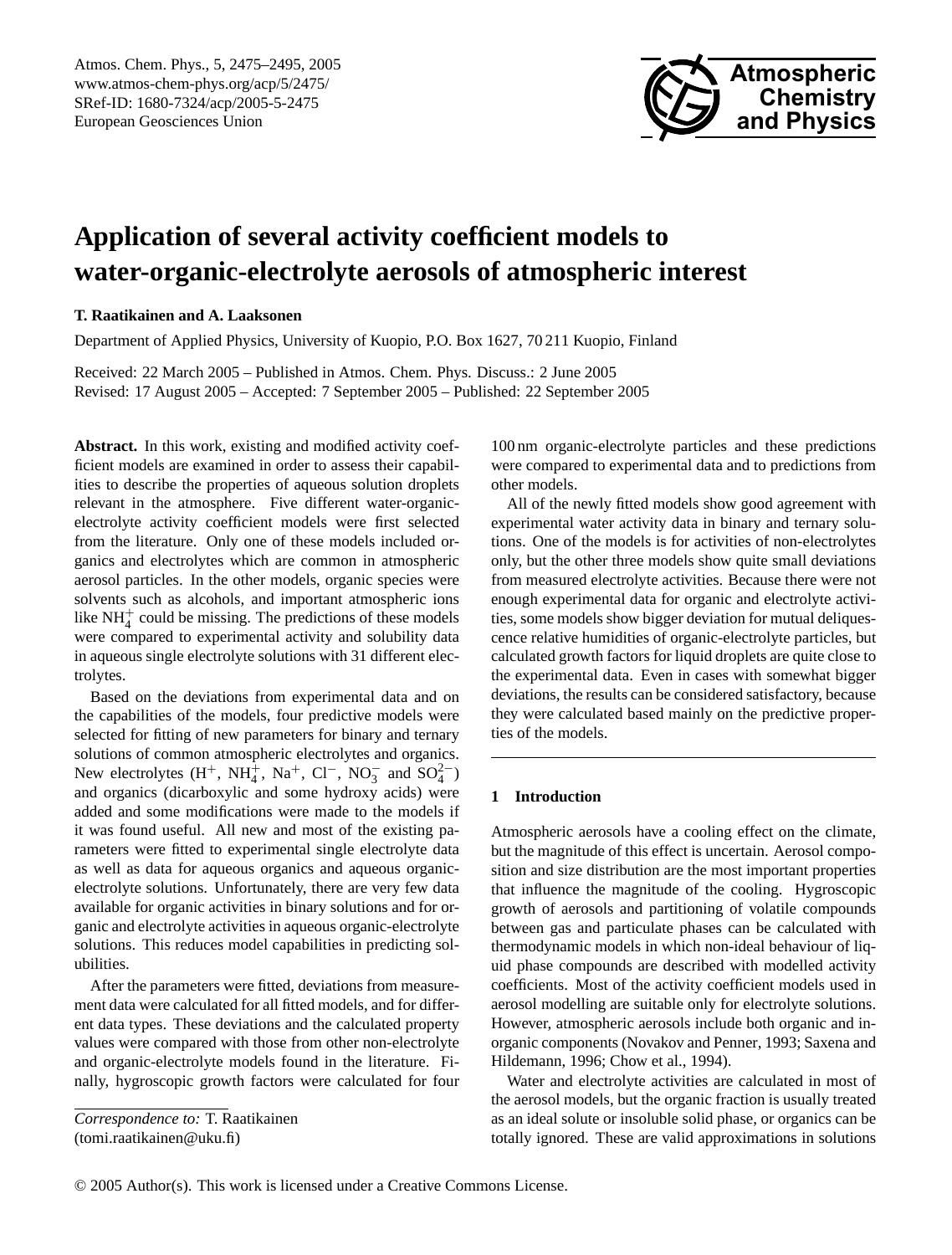where the organic fraction is small. However, it has been estimated that up to 50% of aerosol dry mass is organic [\(Chow](#page-19-0) [et al.,](#page-19-0) [1994\)](#page-19-0). Even if variations for the organic mass fractions are large, ignoring the organics can cause large deviations on calculated results. An activity coefficient model which is applicable for aqueous mixtures of organics and electrolytes is needed. The problem is that there are only a few activity coefficient models for organic-electrolyte mixtures (e.g. [Ming](#page-20-2) [and Russell,](#page-20-2) [2002\)](#page-20-2). The two main reasons for this are lack of a reliable activity coefficient model for any kind of organicelectrolyte mixtures, and lack of experimental data for the atmospheric mixtures.

Because electrolytes and organics have different interactions in aqueous solutions, a large fraction of all activity coefficient models are applicable either for non-electrolyte solutions (e.g. [Fredenslund et al.,](#page-19-1) [1975;](#page-19-1) [Abrams and Prausnitz,](#page-19-2) [1975\)](#page-19-2) or for aqueous electrolyte solutions only (e.g. [Clegg](#page-19-3) [et al.,](#page-19-3) [1998a;](#page-19-3) [Pitzer,](#page-20-3) [1991\)](#page-20-3). There are some methods for calculating activities in mixed solutions from binary solution data (e.g. [Clegg et al.,](#page-19-4) [2001;](#page-19-4) [Topping et al.,](#page-20-4) [2005\)](#page-20-4). However, the results can be better if organic-electrolyte interactions are taken into account directly.

Most of the few organic-electrolyte models are designed for industrial purposes (e.g. [Li et al.,](#page-20-5) [1994\)](#page-20-5), and the compounds in these models are usually different from the major species found in atmospheric aerosols. However, if a suitable model is found, new parameters can be fitted for the atmospheric compounds provided that experimental data is available.

Some activity coefficient models are designed for one purpose only (e.g. vapour-liquid equilibrium models). However, most organics and electrolytes form a solid phase at low relative humidities, and some of these compounds can also evaporate from aqueous droplets. For these reasons, the activity coefficient model should be applicable for water, organic and electrolyte activities in dilute and in saturated solutions.

Usually the inorganic fraction in atmospheric particles is composed of a few different ions (e.g. sulphates, nitrate, hydrogen and ammonium) whose chemical properties are well known. Several studies show that dicarboxylic acids are among the most common atmospheric organics, however, a number of other important species exist as well [\(Hemming](#page-20-6) [and Seinfeld,](#page-20-6) [2001\)](#page-20-6). Most of these organics have complex structures, and usually they are less studied than the inorganic compounds. Although there are some data sets available for the atmospheric organics, there are hardly any data for the mixtures of organics and electrolytes. However, there are predictive activity coefficient models that are based on the group contribution method, in which several similar compounds can be described with the same interaction parameters. Experimental data in parameter fitting can include only some compounds from one group, but the fitted parameters are applicable for the whole group. Then activities of the other compounds can be predicted. UNIFAC [\(Fredenslund](#page-19-1) [et al.,](#page-19-1) [1975\)](#page-19-1) is one very popular predictive non-electrolyte activity coefficient model.

The first purpose of this study was to compare existing activity coefficient models that might be suitable for modelling of the hygroscopic properties of the atmospheric organicelectrolyte particles. The second purpose was to select some of these models to be extended for aqueous organicelectrolyte solutions of atmospheric interest by fitting new parameters. Because the experimental data needed for the fitting is very limited, we selected models that are predictive. The electrolytes in these models are composed of the ions H<sup>+</sup>, NH<sub>4</sub><sup>+</sup>, Na<sup>+</sup>, Cl<sup>-</sup>, NO<sub>3</sub><sup>-</sup> and SO<sub>4</sub><sup>2</sup><sup>-</sup>. The organics selected for the parameter fitting are dicarboxylic acids (from oxalic to adipic acid) and acids including hydroxyl groups (citric, tartaric and malic acids). Because the fitted models are predictive, activities can be calculated for other similar multifunctional organic compounds.

## **2 Thermodynamics**

In non-ideal solutions, activities  $(a)$  represent the effective concentrations which should be used instead of the real concentrations (c). The relation between the effective and the real concentration is given by the activity coefficient  $(\gamma)$ :  $a = \gamma c$ . Because there are different concentration scales, activities and activity coefficient depend on the concentration scale. A common unit for expressing electrolyte concentration is molality  $m$  (mol/kg) i.e. number of electrolyte moles per one kilogram of solvent, where solvent can be defined as a single compound (e.g. water) or a solvent mixture (e.g. water-ethanol solution). The mole fraction  $x$  is commonly used for non-electrolyte solutions.

It should be noted that organic compounds can, depending on the species, be considered either solvents or solutes. Some organics can, for example, dissolve electrolytes, whereas others are sparingly soluble in water. From the modelling viewpoint this is an important difference, as the standard state (at which thermodynamic potentials are compared) and the reference state (ideal solution limit) are usually different for solutes and solvents. In the following calculations, organics are considered as solvents.

The standard state is an ideal solution ( $\gamma$  = 1) with unit concentration at 298.15 K. For solvents this is taken to be pure ideal solvent and for solutes ideal 1 molal aqueous solution. Pure water can be considered as an ideal solution, but usually 1 molal electrolyte solutions are not ideal, so this state is hypothetical. The selected organics are solids at room temperature, so also their standard states are hypothetical. The reference state for solvents is pure solvent and the reference state for electrolytes is infinitely dilute aqueous solution. One important constant for organic species is activity coefficient at infinite dilution ( $\gamma^{\infty}$ ). However, in this paper models are mainly for water activities, and infinite dilution activity coefficients are not considered.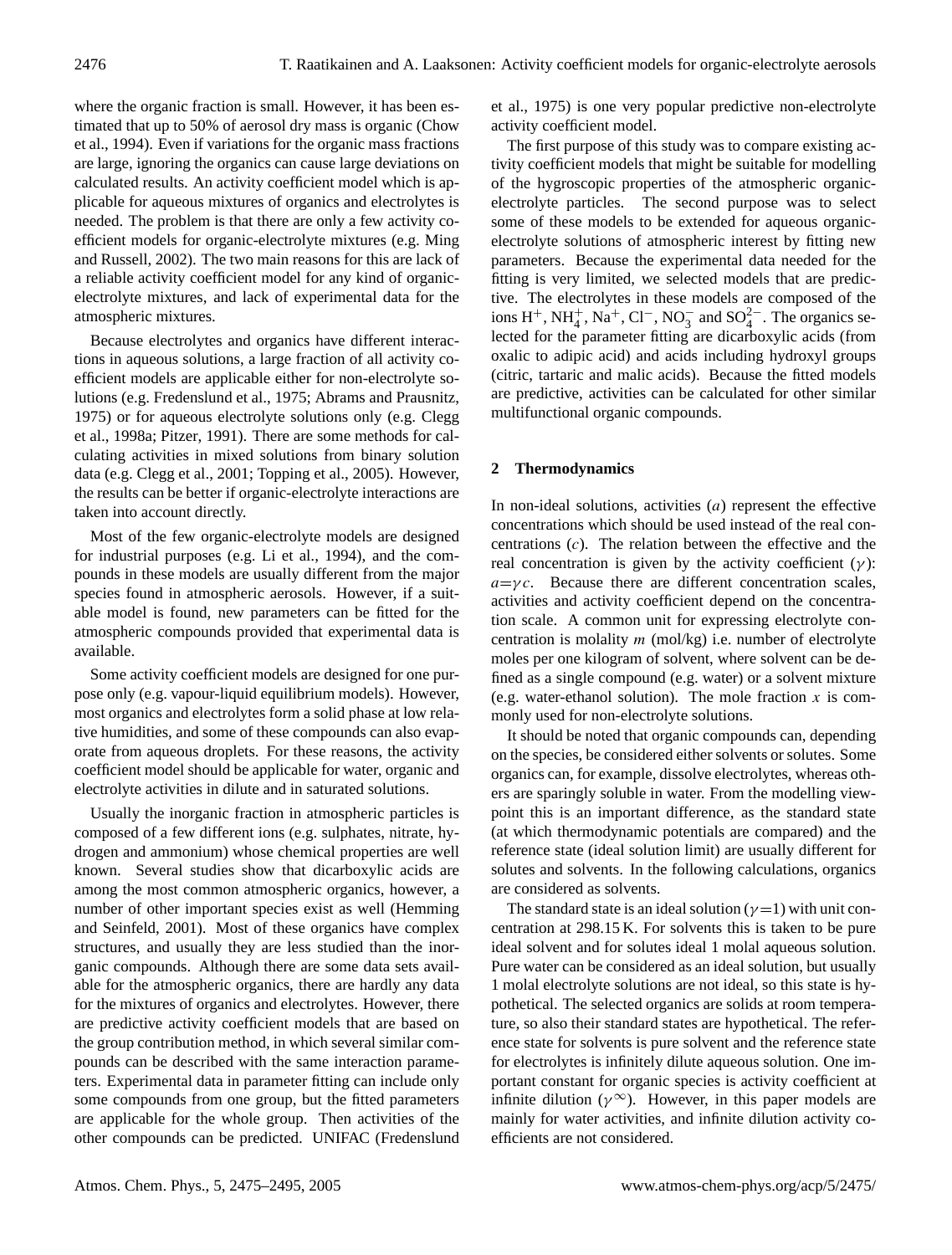Water in a droplet is in equilibrium with ambient water vapour, when the vapour pressure at droplet surface equals the atmospheric partial pressure. For large droplets (larger than 100 nm in diameter), a good approximation is that the vapour pressure at droplet surface equals the saturation vapour pressure multiplied by water activity. By combining these considerations with the definition of relative humidity (RH), we have  $a_w = R H/100\%$ . However, according to the Kelvin equation, the equilibrium vapour pressure over a curved surface is higher than that over a flat surface. The equilibrium relative humidity is now

<span id="page-2-2"></span>
$$
RH/100\% = a_w \exp\left(\frac{4\sigma M_w}{RT\rho D_p}\right) \tag{1}
$$

where  $\sigma$  (N/m) is surface tension,  $M_w$  (kg/mol) is molecular weight for water,  $R=8.31451 \text{ J/(mol K)}$  is gas constant, T (K) is temperature,  $\rho$  (kg/m<sup>3</sup>) is solution density and  $D_p$  (m) is droplet diameter. Similarly, the vapour-liquid equilibrium (VLE) could be calculated for all volatile species including ammonia, some acids (e.g. HCl and  $HNO<sub>3</sub>$ ) and some of the organics.

Most organic solvents are liquids at room temperature (e.g. ethanol), but in this study all pure organics are solids at room temperature. The melting temperatures (Table [1\)](#page-2-0) can be much higher than the boiling point of water. Most electrolytes are also solids at room temperature with the exception of strong acids. For example, sulphuric acid does not have a solid phase at room temperature. Solid-liquid equilibrium (SLE) is strongly temperature dependent, and also here, solubilities are calculated as a function of temperature. The experimental solubility data used in this work falls in the temperature range 273.15–373.15 K.

Salt solubilities can be calculated using solubility products  $K_{sp}$ , i.e. the product of cation (subscript c) and anion (subscript  $a$ ) activities in the saturated solution.

$$
K_{sp} = (a_c^{\text{sat}})^{\nu+} (a_a^{\text{sat}})^{\nu-}
$$
 (2)

where  $\nu+$  and  $\nu-$  are the stoichiometric numbers of cations and anions in the salt. The solubility product is a function of temperature, but usually tabulated  $K_{sp}$  values are given at 298.15 K. In addition to tabulated values,  $K_{sp}$  can be calculated from the change of the Gibbs free energy using the free energies of formation  $\Delta G_f$  (J/mol) for solid ( $\Delta G_{f(s)}$ ) and dissolved salts  $(\Delta G_{f,(aq)}=(\nu+)\Delta G_{f,c}+(\nu-)\Delta G_{f,a})$ :

<span id="page-2-1"></span>
$$
K_{sp}(T) = \exp\left(\frac{\Delta G_{f,(s)} - \Delta G_{f,(aq)}}{RT}\right) \tag{3}
$$

These free energies of formation are tabulated at standard temperature (*T*<sub>0</sub>), usually 298.15 K ( $\Delta G_f^0$ ). The temperature dependence of standard state chemical potentials can be calculated with an equation given by [Ansari and Pandis](#page-19-5) [\(1999\)](#page-19-5). With these standard state chemical potentials we can calculate the free energy change as a function of temperature. By

<span id="page-2-0"></span>**Table 1.** Properties of the organic acids. Melting enthalpy  $\Delta H_m$ (kJ/mol) and melting temperature  $T_m$  (K) for malonic acid are from [Hansen and Beyer](#page-19-6) [\(2004\)](#page-19-6), melting enthalpies were calculated for oxalic and citric acids, and for other organics these values are from NIST Chemistry webBook [\(http://webbook.nist.gov\)](http://webbook.nist.gov). Molecular weight M (g/mol) and density  $\rho$  (kg/m<sup>3</sup>) for adipic acid are from [Hori et al.](#page-20-7) [\(2003\)](#page-20-7) and for other organics these are from [Peng et al.](#page-20-8) [\(2001\)](#page-20-8).

| Acid     | Formula        | $\Delta H_m$ | $T_m$  | M      | $\rho$ |
|----------|----------------|--------------|--------|--------|--------|
| oxalic   | $C_2H_2O_4$    | 26.87        | 464.45 | 90.04  | 1900   |
| malonic  | $C_3H_4O_4$    | 24.94        | 407.46 | 104.06 | 1630   |
| succinic | $C_4H_6O_4$    | 33.12        | 457.0  | 118.09 | 1552   |
| glutaric | $C_5H_8O_4$    | 23.36        | 371.0  | 132.12 | 1429   |
| adipic   | $C_6H_{10}O_4$ | 34.85        | 426.4  | 146.14 | 1360   |
| citric   | $C_6H_8O_7$    | 37.52        | 427.15 | 192.12 | 1665   |
| tartaric | $C_4H_6O_6$    | 32.30        | 445.1  | 150.09 | 1759.8 |
| malic    | $C_4H_6O_5$    | 33.52        | 402.0  | 134.09 | 1609   |
|          |                |              |        |        |        |

combining Eq. [\(3\)](#page-2-1) and the equation for the temperature dependence of the free energy change, we obtain an equation for the temperature dependence of solubility products

$$
K_{sp}(T) = K_{sp}(T_0) \exp\left[\frac{H_{f,(s)}^0 - H_{f,(aq)}^0}{R} \left(\frac{1}{T} - \frac{1}{T_0}\right) + \frac{C_{(s)} - C_{(aq)}}{R} \left(\ln\left(\frac{T_0}{T}\right) - \frac{T_0}{T} + 1\right)\right]
$$
(4)

where  $H^0_{f,(s)}$  and  $H^0_{f,(aq)}$  (J/mol) are the enthalpies of formation of solid salt and aqueous ions at 298.15 K, respectively, and  $C_{(s)}$  and  $C_{(aq)}$  (J/(mol K)) are the heat capacities for solid salt and aqueous ions, respectively. Solubility products at 298.15 K ( $K_{sp}(T_0)$ ) for the six salts modelled in the fitted models are from [Clegg et al.](#page-19-7) [\(1998b\)](#page-19-7) and the other thermodynamic constants are from [Weast](#page-20-9) [\(1987\)](#page-20-9) and [Ansari and](#page-19-5) [Pandis](#page-19-5) [\(1999\)](#page-19-5). If the solubility products at 298.15 K were not available (comparison of existing models), these were calculated from the standard state Gibbs free energies of formation with Eq. [\(3\)](#page-2-1).

There are no solubility products available for organics, but saturation activities  $(a<sub>o</sub><sup>sat</sup>)$  can be approximated using the enthalpy of melting  $\Delta H_m$  (J/mol) and melting temperature  $T_m$ (K)

$$
\ln a_o^{\text{sat}} = \frac{\Delta H_m}{R} \left( \frac{1}{T_m} - \frac{1}{T} \right) \tag{5}
$$

Because melting enthalpy is a function of temperature, this equation is more accurate if the temperature  $T$  is close to the melting temperature. However, most of the melting temperatures are higher than 400 K. There were no reliable melting enthalpies available for oxalic and citric acids so these values were calculated based on thermodynamic data from the NIST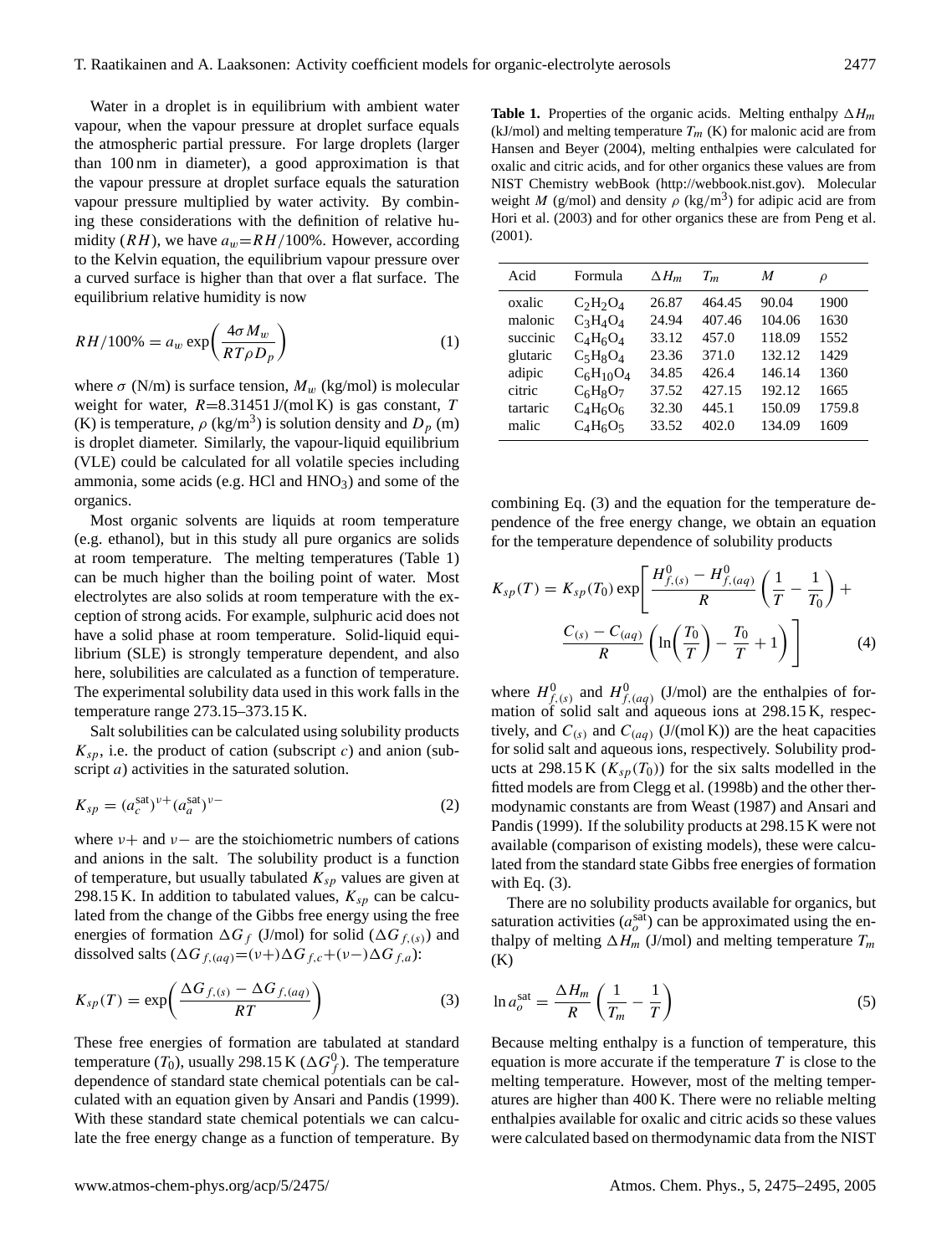Chemistry webBook [\(http://webbook.nist.gov\)](http://webbook.nist.gov) and Knovel database [\(http://www.knovel.com/knovel2/default.jsp\)](http://www.knovel.com/knovel2/default.jsp). Because these values may be inaccurate, the solubilities of oxalic and citric acids were not used in the fitting process. However, the solubilities were included in the comparisons of the fitted models. Enthalpies of phase transitions between different crystalline forms were included in the melting enthalpies if these values were available. Melting enthalpies and melting temperatures for the modelled organics are given in the Table [1.](#page-2-0)

# 2.1 Growth factors for organic-salt particles

Hygroscopic growth factors  $(GF,$  aqueous droplet diameter divided by dry particle diameter) can be calculated for originally dry particles (known size and organic-salt mass ratio) as a function of ambient relative humidity by solving the liquid phase equilibrium concentrations. Pure component densities and molecular weights, which are needed in solving mole numbers from dry particle volume and organic-salt mass ratio, are given in the Table [1](#page-2-0) for organics. The corresponding electrolyte parameters can be found from [Weast](#page-20-9) [\(1987\)](#page-20-9).

Droplet volume is proportional to the cube of the diameter, and thus the growth factor can be calculated from dry and wet particle volumes. We can calculate the dry volume from the given dry diameter, but direct calculation of the liquid phase volume is difficult without solution density data. For simplicity, we approximated the liquid droplet volume as sum of the dry volume and the volume of condensed water.

The equilibrium liquid phase concentrations can be calculated by solving the water concentration so that the Kelvin equation (Eq. [1\)](#page-2-2) is satisfied. At the same time organic and salt concentrations in the liquid phase must be less than or equal to their saturation concentrations. If there is a solid phase, the corresponding liquid phase compound must be saturated. The solid-liquid equilibrium is found by transferring organic compound and salt between the liquid and the solid phases while maintaining the total concentration the same as in the original dry particle.

If a solid phase exists, there exists a single relative humidity at which both the organic compound and the salt are saturated. This relative humidity, called mutual deliquescence relative humidity (MDRH), is the minimum relative humidity where the liquid phase exists. Only supersaturated solutions can exist below the MDRH. Also, there can be a relative humidity at which the solid phase dissolves completely. After this  $RH$  the solid phase is not possible, and the equilibrium water concentration is calculated by solving Eq. [\(1\)](#page-2-2) only.

Solution density and surface tension are needed in Eq. [\(1\)](#page-2-2), but these are rarely available for multicomponent mixtures. For simplicity, we decided to use the surface tension  $(0.072 \text{ N/m})$  and the density of pure water  $(997.1 \text{ kg/m}^3)$ . Growth factors were calculated for particles with dry diameter of 100 nm, so the Kelvin term has only a small effect to the equilibrium vapour pressure.

#### <span id="page-3-0"></span>**3 Comparison of published activity coefficient models**

Five different activity coefficient models were selected from the literature. All models are suitable for water-organicelectrolyte mixtures. However, in four of these models the organic species are alcohols and other organic solvents which are not common in atmospheric aerosols. Moreover, some of the important atmospheric ions (e.g.  $H^+$  and  $NH<sub>4</sub><sup>+</sup>$ ) are missing from most of the models. Only the fifth model is fitted for organic-electrolyte mixtures relevant in the atmosphere, however, parameters are available for a few ternary mixtures only.

Some of the selected models have a commonly used name, but not all. Here, the models are called LIQUAC [\(Li et al.,](#page-20-5) [1994\)](#page-20-5), LIFAC [\(Yan et al.,](#page-20-10) [1999\)](#page-20-10), Extended UNI-QUAC [\(Thomsen et al.,](#page-20-11) [1996\)](#page-20-11), Modified UNIFAC [\(Achard](#page-19-8) [et al.,](#page-19-8) [1994\)](#page-19-8) and Ming and Russell model [\(Ming and Rus](#page-20-2)[sell,](#page-20-2) [2002\)](#page-20-2), which is the only model fitted for atmospheric mixtures.

These models are combinations of different parts, usually an electrolyte part, a non-electrolyte part and an additional mixture part. LIQUAC has three parts, where the elec-trolyte part is based on the Debye-Hückel theory ([Fowler](#page-19-9) [and Guggenheim,](#page-19-9) [1949\)](#page-19-9), the non-electrolyte part is UNI-QUAC [\(Abrams and Prausnitz,](#page-19-2) [1975\)](#page-19-2) and the third part is virial equation for solvent-ion interactions. LIFAC is similar to LIQUAC except that all species are described with functional groups. For this reason the non-electrolyte part is UNIFAC [\(Fredenslund et al.,](#page-19-1) [1975\)](#page-19-1) instead of UNIQUAC. Extended UNIQUAC is a combination of UNIQUAC as nonelectrolyte part and an electrolyte part based on Debye-Hückel theory. Modified UNIFAC has Larsen's UNIFAC [\(Larsen et al.,](#page-20-12) [1987\)](#page-20-12) as non-electrolyte part and a Debye-Hückel theory based electrolyte part. Ming and Russell model is a combination of UNIFAC as non-electrolyte part and the [Clegg et al.](#page-19-10) [\(1992\)](#page-19-10) electrolyte model. In fact, Ming and Russell model reduces to the Clegg model in aqueous electrolyte solutions.

All necessary parameters for LIQUAC, LIFAC and Modified UNIFAC have been published in the original articles. Parameters for Extended UNIQUAC are published in [Thomsen](#page-20-11) [et al.](#page-20-11) [\(1996\)](#page-20-11); [Iliuta et al.](#page-20-13) [\(2000\)](#page-20-13); [Thomsen and Rasmussen](#page-20-14) [\(1999\)](#page-20-14). Parameters for the non-electrolyte part of the Ming and Russell model are given in the original article. The electrolyte part, i.e. the Clegg model, has temperature dependent parameters for four ions corresponding to four single electrolyte solutions [\(Clegg et al.,](#page-19-3) [1998a\)](#page-19-3). However, because parameters for most of the electrolytes are available only at constant temperature (298.15 K), we decided to use these constant temperature parameters for all electrolytes. The model parameters are from [Clegg et al.](#page-19-10) [\(1992,](#page-19-10) [1998b\)](#page-19-7).

Some of the models have limitations, such as vapourliquid equilibrium only, room temperature only, maximum electrolyte molality, etc., but in the model comparison these limitations are ignored. However, electrolyte molalities were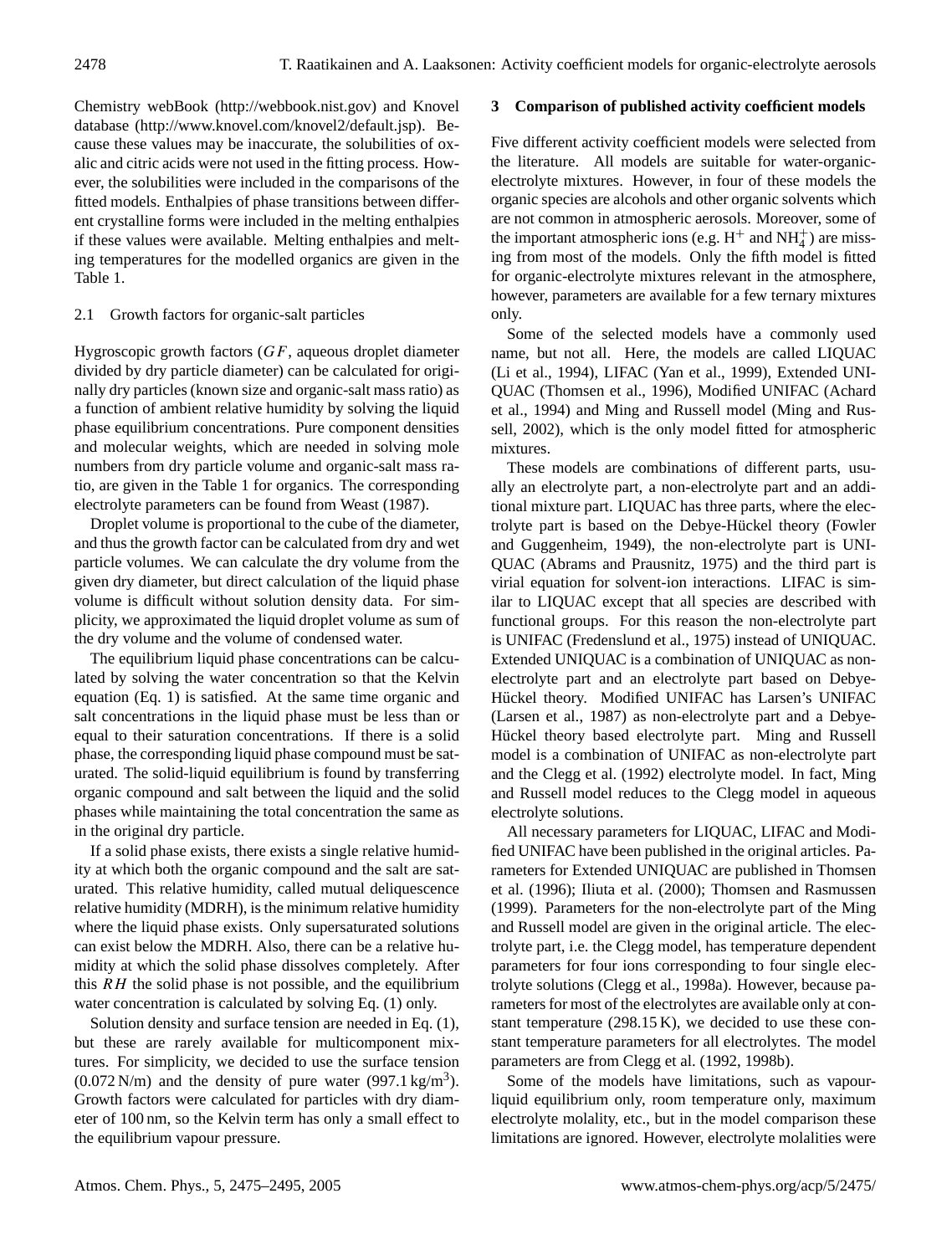Table 2. Sources for experimental single electrolyte data. Water activity data for HNO<sub>3</sub> was generated from fitting of [Clegg and Brimble](#page-19-11)[combe](#page-19-11) [\(1990\)](#page-19-11). Water activities for electrolytes from [Hamer and Wu](#page-19-12) [\(1972\)](#page-19-12) were calculated from osmotic coefficients.

<span id="page-4-0"></span>

| Mean activity coefficient as a function of salt molality, $\gamma + (m)$                                            |                                                                                                                         |
|---------------------------------------------------------------------------------------------------------------------|-------------------------------------------------------------------------------------------------------------------------|
| Clegg et al. (1996): $(NH_4)$ <sub>2</sub> SO <sub>4</sub>                                                          | Rard and Clegg $(1997)$ : CaCl <sub>2</sub>                                                                             |
| Hamer and Wu (1972): $HNO3$ , HCl, $HN4NO3$ ,                                                                       | Robinson and Stokes (1959): $H2SO4$ , Na <sub>2</sub> SO <sub>4</sub> ,                                                 |
| NH <sub>4</sub> Cl, NaNO <sub>3</sub> , NaCl, NaBr, NaOH, NaI, LiCl,                                                | $Li2SO4$ , K <sub>2</sub> SO <sub>4</sub> , Ca(NO <sub>3</sub> ) <sub>2</sub> , CaBr <sub>2</sub> , ZnSO <sub>4</sub> , |
| KCl, KBr, LiBr, KNO <sub>3</sub> , KI, KF, LiNO <sub>3</sub> , LiI                                                  | $BaI2$ , $BaBr2$ , $ZnCl2$ , $CuCl2$                                                                                    |
| Water activity as a function of molality, $a_w(m)$                                                                  |                                                                                                                         |
| Albright et al. (2000): $ZnSO4$                                                                                     | El Guendouzi et al. (2003): $(NH_4)$ <sub>2</sub> SO <sub>4</sub> , Na <sub>2</sub> SO <sub>4</sub> ,                   |
| Clegg and Brimblecombe (1990): HNO3                                                                                 | $Li2SO4$ , $K2SO4$                                                                                                      |
| Correa et al. $(1997)$ : NaNO <sub>3</sub> , KNO <sub>3</sub>                                                       | Hamer and Wu (1972): $NH4NO3$ , NaBr, NaOH,                                                                             |
| El Guendouzi and Dinane (2000): LiCl                                                                                | Nal, KBr, LiBr, KI, KF, LiNO <sub>3</sub> , LiI                                                                         |
| El Guendouzi et al. $(2001)$ : HCl, NH <sub>4</sub> Cl                                                              | Rard and Clegg (1997): CaCl <sub>2</sub>                                                                                |
| Robinson and Stokes (1959): $H_2SO_4$ , NaCl, KCl                                                                   |                                                                                                                         |
| Salt solubility as a function of temperature, $msat(T)$ (mol/kg)                                                    |                                                                                                                         |
| Apelblat and Korin (1998a): NaNO <sub>3</sub> , NaCl, NaBr                                                          | ChemDAT*: $(NH4)2SO4$ , $NH4NO3$ , $NH4Cl$ ,                                                                            |
| Apelblat and Korin (1998b): Li <sub>2</sub> SO <sub>4</sub> , KNO <sub>3</sub> , KI                                 | Na <sub>2</sub> SO <sub>4</sub> , NaNO <sub>3</sub> , NaCl, K <sub>2</sub> SO <sub>4</sub> , NaBr, NaOH,                |
| Apelblat and Korin (2002): $Na2SO4$                                                                                 | NaI, KCl, LiBr, KNO <sub>3</sub> , KI, LiNO <sub>3</sub> , ZnCl <sub>2</sub> , LiI                                      |
| Pinho and Macedo (2002): KBr                                                                                        |                                                                                                                         |
| Water activity in saturated solution as a function of saturation molality and temperature, $a_w(m^{\text{sat}}, T)$ |                                                                                                                         |
| Apelblat and Korin (1998a): NaNO <sub>3</sub> , NaCl, NaBr                                                          | Apelblat and Korin (1998b): $Li2SO4$ , KNO <sub>3</sub> , KI                                                            |
| Water activity in saturated solution as a function of temperature, $a_w^{\text{sat}}(T)$                            |                                                                                                                         |
| Apelblat and Korin (1998a): NaNO <sub>3</sub> , NaCl, NaBr                                                          | Greenspan (1977): (NH <sub>4</sub> ) <sub>2</sub> SO <sub>4</sub> , NH <sub>4</sub> Cl, NaNO <sub>3</sub> ,             |
| Apelblat and Korin (1998b): $Li2SO4$ , KNO <sub>3</sub> , KI                                                        | NaCl, K <sub>2</sub> SO <sub>4</sub> , NaBr, NaOH, NaI, LiCl, KCl,                                                      |
| Lightstone et al. (2000): $NH_4NO_3$                                                                                | KBr, LiBr, CaBr <sub>2</sub> , KNO <sub>3</sub> , KI, KF, LiI                                                           |
| Seinfeld and Pandis (1998): $Na2SO4$                                                                                |                                                                                                                         |

<sup>∗</sup>ChemDAT – The Merck Chemical Databases [\(http://chemdat.merck.de/mda/int](http://chemdat.merck.de/mda/int_en/labtool/index.html) en/labtool/index.html)

limited to 30 mol/kg, because some models had difficulties at very high electrolyte molalities. This same limitation was used in parameter fitting (Sect. [4.3\)](#page-6-0). Although most of the published models are for vapour-liquid equilibrium, equations were usually given for electrolyte activities. Some of these models include values that are functions of temperature (e.g. water density, dielectric constant), but here these are considered constant. This approximation has very small effect to the calculated activity coefficients.

Most electrolytes dissociate completely, but one exception is sulphuric acid  $(H_2SO_4)$ , for which the second dissociation  $(HSO_4^- \rightleftharpoons H^+ + SO_4^{2-})$  is not complete. The equilibrium could be calculated, but this is done only in the Ming and Russell (Clegg) model. In the other models, sulphuric acid is taken to dissociate completely into two H<sup>+</sup> and one  $SO_4^{2-}$ ions.

#### 3.1 Experimental single electrolyte data

The only common solvent for the five models is water and for this reason, the models were tested only for aqueous single electrolyte solutions. Because there are only few electrolyte solutions for which all models are applicable, a large number of electrolytes was selected for the model comparison. The 31 electrolytes are  $H_2SO_4$ , HNO<sub>3</sub>, HCl,  $(NH_4)_2SO_4$ , NH<sub>4</sub>NO<sub>3</sub>, NH<sub>4</sub>Cl, Na<sub>2</sub>SO<sub>4</sub>, NaNO<sub>3</sub>, NaCl, Li<sub>2</sub>SO<sub>4</sub>, K<sub>2</sub>SO<sub>4</sub>, NaBr, NaOH, NaI, LiCl, KCl, CaCl<sub>2</sub>, Ca(NO<sub>3</sub>)<sub>2</sub>, KBr, LiBr,  $CaBr_2$ ,  $ZnSO_4$ ,  $KNO_3$ ,  $BaI_2$ ,  $BaBr_2$ ,  $KI$ ,  $KF$ ,  $LiNO_3$ ,  $ZnCl_2$ , CuCl<sub>2</sub> and LiI.

Experimental single electrolyte data is categorized into five different data types. Each data type includes at least six but not more than 31 experimental data sets for single electrolytes. Data types and data sources for each electrolyte are presented in Table [2.](#page-4-0)

Mean activity coefficient and water activity data is given at constant temperature, which is usually 298.15 K, but there are some data sets measured at 293.15 K and 303.15 K. Electrolyte molalities depend on the data set, but usually the molalities range from zero to saturation molality. Solubility and water saturation activity data is given as a function of temperature. Temperatures, as well as solubilities, depend on the data set, but the minimum temperature is 273.15 K and the maximum temperature is 373.15 K.

#### <span id="page-4-1"></span>3.2 Deviations from experimental data

Model deviations were calculated for each of the five data types. Model deviation for one data type is calculated as average of the deviations of its data sets. The deviation for one data set is the average absolute difference between model predictions and experimental data. Because these models are suitable for different mixtures, the number of included data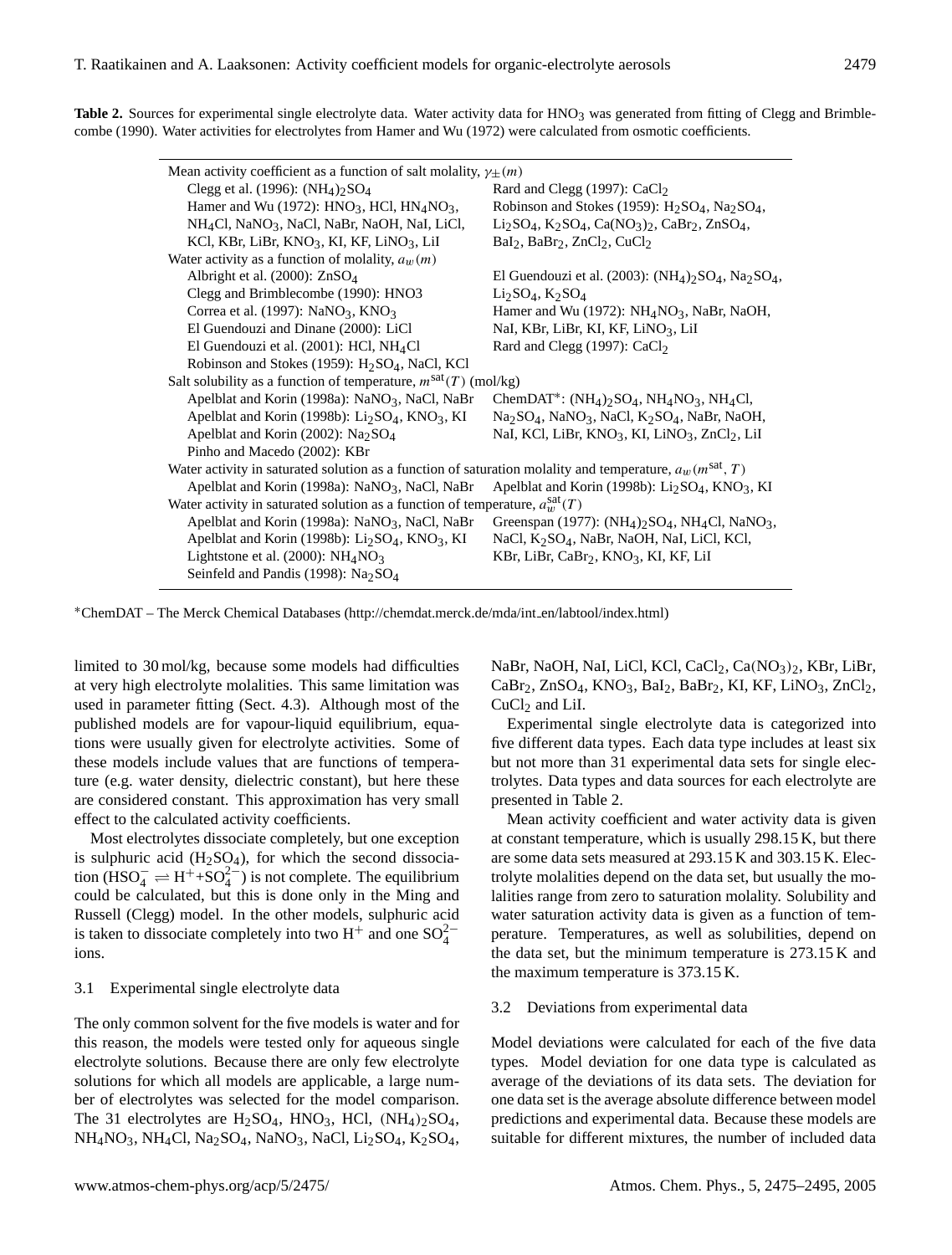<span id="page-5-0"></span>

|                          | <b>LIOUAC</b> |           | <b>LIFAC</b> |           |    | Ext. UNIOUAC |    | Mod. UNIFAC |    | Ming and Russell |  |
|--------------------------|---------------|-----------|--------------|-----------|----|--------------|----|-------------|----|------------------|--|
| Data type                | N             | deviation | N            | deviation | N  | deviation    | N  | deviation   | N  | deviation        |  |
| $\gamma + (m)$           | 26            | 0.3884    | 15           | 0.5768    | 13 | 0.5827       | 15 | 1.281       | 12 | 1.373            |  |
| $a_w(m)$                 | 20            | 0.001941  | 12           | 0.005822  | 13 | 0.01162      | 16 | 0.02283     | 11 | 0.002188         |  |
| $m^{\text{sat}}(T)$      | 12            | 7.369     | 9            | 4.498     | 9  | 3.758        | 12 | 5.089       |    | 0.8100           |  |
| $a_w(m^{\text{sat}}, T)$ |               | 0.06602   | .5           | 0.09132   | 3  | 0.01689      | 5  | 0.08204     | 2  | 0.01801          |  |
| $a_{w}^{\text{sat}}(T)$  | 14            | 0.05173   | 8            | 0.04705   | 9  | 0.02077      | 15 | 0.04780     | 8  | 0.01181          |  |

**Table 3.** Experimental single electrolyte data types, number of data sets (N) and deviations for each published activity coefficient model. The unit for deviations in solubility data  $(m<sup>sat</sup>(T))$  is mol/kg.

sets is given for each model and data type. Results of the model comparisons are given in Table [3.](#page-5-0)

When deviations were calculated for the Modified UNI-FAC, it was found that there are three mean activity coefficient data sets for which the average absolute deviation is more than 100. It was considered that the Modified UNIFAC is not suitable for these mixtures so these three average absolute deviations were not included in the model deviation.

Modified UNIFAC uses hydrated mole fractions, meaning that some fraction of the liquid water is assumed to be incorporated in hydrates. For this reason, it is possible that all water will be in hydrates at high electrolyte molalities resulting in zero water mole fraction whereby activity coefficients can not be calculated. This characteristic makes it difficult to use the model for very soluble electrolytes (e.g. sulphuric acid). However, this model includes a large number of different electrolytes, and most of these are not extremely soluble.

LIQUAC and Ming and Russell model both show the smallest deviations for two data types and Extended UNI-QUAC for one data type. On the other hand, LIQUAC shows the biggest deviation for two data types, and Ming and Russell model, Modified UNIFAC and LIFAC each for one data type. LIQUAC has parameters for most of the 31 electrolytes, whereas the other models have parameters for less than a half of the electrolytes. It should be noted that even if the number of applicable data sets for two models are equal, one of them may include solutions that are more difficult to fit, leading to larger average deviations even though the model in itself is not worse than the other.

# **4 Models selected for fitting parameters for atmospheric organic-electrolyte-water mixtures**

Only one of the five models considered above has parameters for common atmospheric organics. The Ming and Russell model has parameters for e.g. dicarboxylic and hydroxy acids, but parameters are available only for four electrolytes. The organics described in the other four models are mainly organic solvents, such as alcohols, but these are not common in the atmosphere. Furthermore, some of the most common atmospheric ions are not included these models. For this reason, we decided to select models for fitting of new parameters for common atmospheric mixtures of organics and electrolytes.

When selecting models for fitting, not only deviations in water-electrolyte mixtures, but also the suitability of the model for water-organic-electrolyte solutions and organicwater solutions need to be considered. Also, the number of fitting parameters and need for experimental data, have great influence to the fitting. A selected model should be suitable for calculating both solvent and solute activities, and for solubility and vapour-liquid equilibrium calculations. All of the previous models should be suitable for organic-water and ternary solutions, but some principal differences exist. The biggest difference is that LIFAC, Modified UNIFAC and Ming and Russell models are based on the group contribution method, and thus are predictive, whereas LIQUAC and Extended UNIQUAC are not predictive. Because the lack of experimental organic-electrolyte data for common atmospheric mixtures is the biggest problem in parameter fitting, we decided to select only predictive models for the fitting procedure.

4.1 Electrolytes and organic species selected for parameter fitting

Na<sup>+</sup>, H<sup>+</sup>, NH<sub>4</sub><sup>+</sup>, NO<sub>3</sub><sup>-</sup>, Cl<sup>-</sup> and SO<sub>4</sub><sup>2</sup><sup>-</sup> are common atmospheric ions, and these ions were also selected for the parameter fitting. Because the models should be predictive, it is assumed that all electrolytes dissociate completely into ions, and the activities can then be calculated for each liquid phase ion. This means that ions are considered as functional groups which are not parts of other compounds, just like UNIFAC groups water  $(H<sub>2</sub>O)$  and methanol (CH<sub>3</sub>OH).

The organic fraction of atmospheric particles can be composed of several different organics, but organics with more than one polar functional group are very common. For this study, we selected organics which have at least two acid groups (COOH) and they may have hydroxyl groups (OH). Experimental data for fitting were available for dicarboxylic acids (oxalic, malonic, succinic, glutaric and adipic acid) and for citric, tartaric and malic acids which have both acid and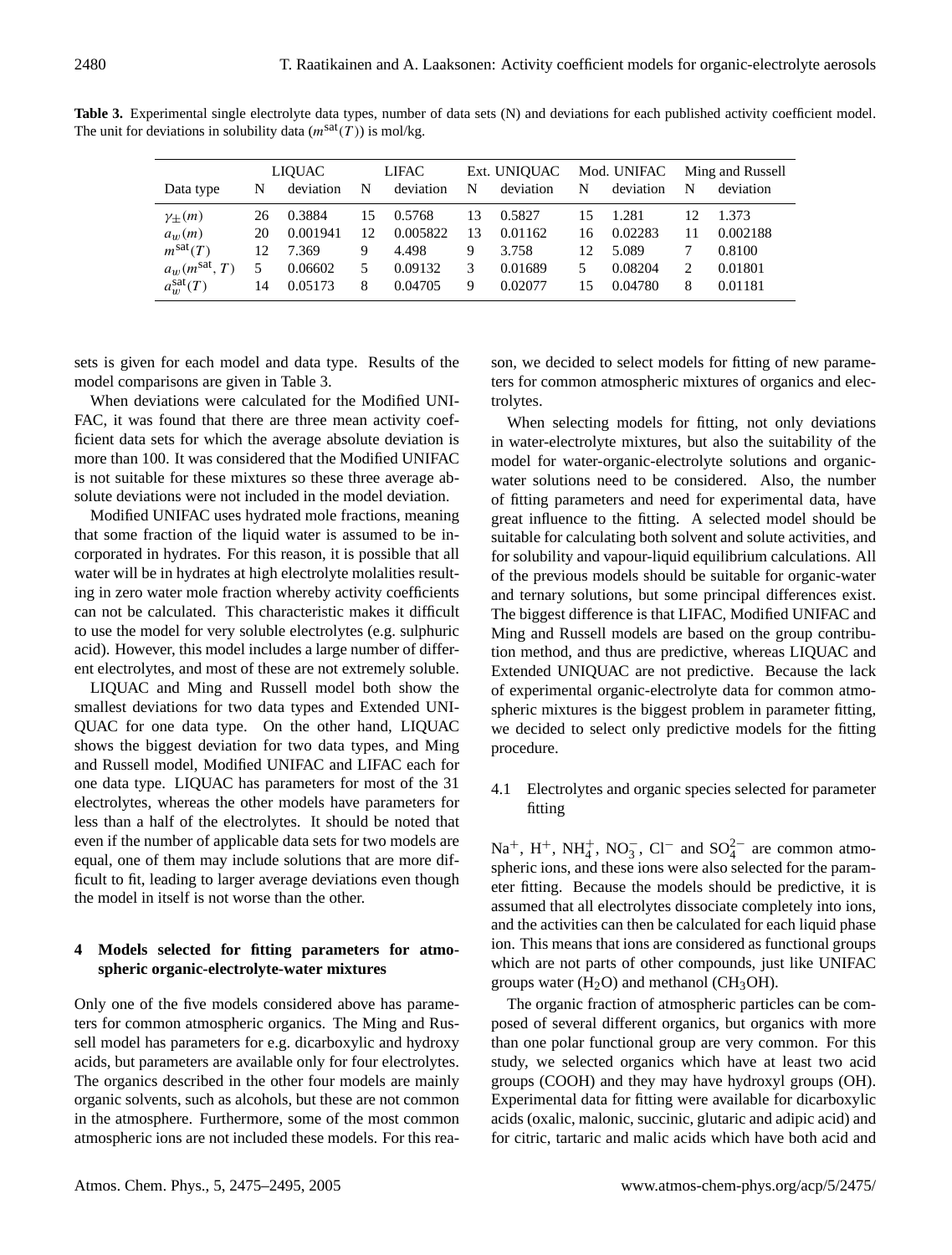hydroxyl groups. These non-electrolytes can be described with the functional groups  $H_2O$ ,  $CH_n$ , OH and COOH.

#### 4.2 The selected models

After considering deviations of model output from experimental data as well as the predictive capabilities of the models, we selected four models for fitting of new parameters. Here we outline the main features of the selected models briefly; detailed model equations and parameters are given in appendices. Two of the selected models are nearly the same as in the model comparison above, one model is a combination of two models considered above, and one model is actually the non-electrolyte part of two of the models included in the model comparison. Because the model equations have already been published elsewhere, we are not going to examine the theory of the selected models, but refer instead to the original articles. However, we will examine the model accuracies, predictive capabilities and suitability for different calculations for atmospheric organic-electrolyte mixtures.

## 4.2.1 UNIFAC

The first model selected for fitting is the original UNIFAC [\(Fredenslund et al.,](#page-19-1) [1975\)](#page-19-1). New functional groups were added to the model for the selected ions. Because UNIFAC is a non-electrolyte model, it was not included in the model comparison in Sect. [3.](#page-3-0) However, UNIFAC is used as one component in many organic-electrolyte models, for example in LIFAC, Ming and Russell model and Modified UNIFAC, which uses slightly different Larsen's UNIFAC [\(Larsen et al.,](#page-20-12) [1987\)](#page-20-12). In these models UNIFAC has the biggest effect to the activities of non-electrolytes, and other terms have control over ion activities. Therefore, our model is not suitable for calculation of ion activities even if new parameters are fitted. However, this model is applied for calculating activities of organic species and water in both non-electrolyte and electrolyte solutions. From now on the term UNIFAC refers to our fitted UNIFAC, and when other UNIFAC models (e.g. the original UNIFAC) are used, it is stated in their names. The model equations and parameters are given in Appendix A.

# 4.2.2 LIFAC

Unlike LIQUAC [\(Li et al.,](#page-20-5) [1994\)](#page-20-5), LIFAC [\(Yan et al.,](#page-20-10) [1999\)](#page-20-10) is based on the group contribution method, and for this reason the second model selected for fitting is LIFAC. Model equations remain unaltered, but functional groups were added for the new organics and ions. LIFAC is a combination of a simple electrolyte model, original UNIFAC, and a term for non-electrolyte-ion interactions. The simple electrolyte model has no mixture parameters, but only pure component properties (e.g. density). LIFAC reduces to UNIFAC in nonelectrolyte solutions, but all three parts are included in aqueous electrolyte solutions. The model equations and parameters are given in Appendix B. From now on the term LIFAC refers to our fitted LIFAC instead of the original model.

#### 4.2.3 Ming and Russell

[Ming and Russell](#page-20-2) [\(2002\)](#page-20-2) model has parameters for mixtures of electrolytes and organics with several functional groups, and this model was selected as the third model for parameter fitting. Compared to the original model, one normalization term was dropped, and again functional groups were added for the new organics and ions. The reason for ignoring the normalization term is explained in Appendix C. This model is a combination of [Clegg et al.](#page-19-10) [\(1992\)](#page-19-10) electrolyte model and the original UNIFAC. The new model reduces to UNIFAC in non-electrolyte solutions, and to the [Clegg et al.](#page-19-10) [\(1992\)](#page-19-10) model in aqueous electrolyte solutions. The model equations and parameters are given in Appendix C. The original Ming and Russell (Clegg) model was the only model in the comparison of the published models in which the equilibrium for the incomplete dissociation of  $\text{HSO}_4^-$  ion was calculated, and this is done in the new model also. In addition to the selected ions,  $HSO_4^-$  ion was added to the model. In the other selected models,  $HSO_4^-$  ion is expected to dissociate into  $H^+$ and  $SO_4^{2-}$  ions. From now on the term Ming and Russell model refers to our fitted model instead of the original one. When the original model is used, it is called the original Ming and Russell model.

#### 4.2.4 Extended UNIFAC

The fourth model is a combination of Extended UNIQUAC [\(Thomsen et al.,](#page-20-11) [1996\)](#page-20-11) and Modified UNIFAC [\(Achard et al.,](#page-19-8) [1994\)](#page-19-8). Extended UNIQUAC is a combination of a simple electrolyte model and UNIQUAC [\(Abrams and Prausnitz,](#page-19-2) [1975\)](#page-19-2) for non-electrolytes, but the UNIQUAC part makes this model non-predictive. Modified UNIFAC is a combination of a simple electrolyte model and Larsen's UNIFAC [\(Larsen et al.,](#page-20-12) [1987\)](#page-20-12), but the use of the hydrated mole fractions reduces model capabilities for concentrated electrolyte solutions. By combining the electrolyte part of Extended UNIQUAC version of [Iliuta et al.](#page-20-13) [\(2000\)](#page-20-13) and the original UNIFAC, we have our new model. From now on, this new model is called Extended UNIFAC. Again, new groups for the selected organics and ions were added to the model. This model reduces to UNIFAC in non-electrolyte solutions. The model equations and parameters are given in Appendix D.

#### <span id="page-6-0"></span>4.3 Parameter fitting

Because all new models reduces to UNIFAC in nonelectrolyte solutions, we can use the same organic-water UNIFAC parameters. The original UNIFAC [\(Fredenslund](#page-19-1) [et al.,](#page-19-1) [1975\)](#page-19-1) is quite accurate for simple organics like alcohols, but if one compound has two closely-spaced polar groups, the intramolecular interactions may cause large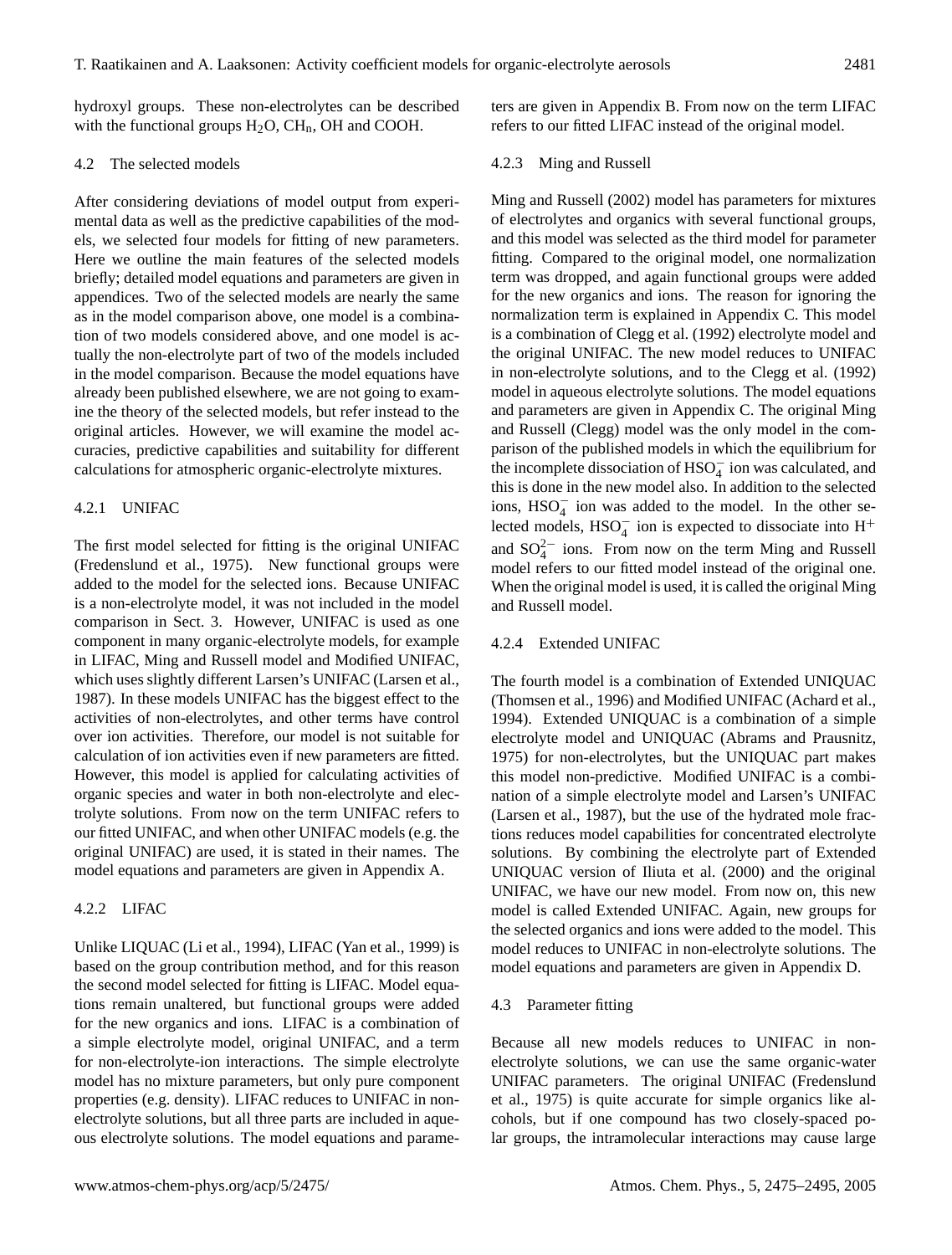|  | Table 4. Sources for experimental non-electrolyte and organic-electrolyte data used in the parameter fitting and model comparison. In             |  |  |  |  |  |
|--|---------------------------------------------------------------------------------------------------------------------------------------------------|--|--|--|--|--|
|  | addition to data where solubilities of oxalic and citric acids are needed, mixtures marked with asterisks were not used in the parameter fitting. |  |  |  |  |  |

<span id="page-7-0"></span>

|                                                                    | Water activity in organic-water solution as a function of mole fraction                     |  |  |  |  |  |  |  |  |
|--------------------------------------------------------------------|---------------------------------------------------------------------------------------------|--|--|--|--|--|--|--|--|
| Maffia and Meirelles (2001)                                        | oxalic, malonic, succinic, citric, tartaric and malic acids                                 |  |  |  |  |  |  |  |  |
|                                                                    |                                                                                             |  |  |  |  |  |  |  |  |
| Peng et al. $(2001)$                                               | oxalic*, malonic*, succinic*, glutaric, citric*, tartaric* and malic* acids                 |  |  |  |  |  |  |  |  |
| Apelblat et al. (1995a)                                            | citric acid*                                                                                |  |  |  |  |  |  |  |  |
| Apelblat et al. (1995b)                                            | citric <sup>*</sup> and tartaric <sup>*</sup> acids                                         |  |  |  |  |  |  |  |  |
| Levien $(1955)$                                                    | citric acid*                                                                                |  |  |  |  |  |  |  |  |
|                                                                    | Water activity in binary organic solutions as a function of mole fraction                   |  |  |  |  |  |  |  |  |
| Marcolli et al. (2004)                                             | malonic acid + malic acid                                                                   |  |  |  |  |  |  |  |  |
| Maffia and Meirelles $(2001)$ citric acid + malic acid             |                                                                                             |  |  |  |  |  |  |  |  |
| Water activity and organic solubility as a function of temperature |                                                                                             |  |  |  |  |  |  |  |  |
| Apelblat et al. (1995a)                                            | citric, tartaric and malic acids                                                            |  |  |  |  |  |  |  |  |
| Marcolli et al. (2004)                                             | malonic, succinic, glutaric and adipic acids                                                |  |  |  |  |  |  |  |  |
| Peng et al. $(2001)$                                               | oxalic acid                                                                                 |  |  |  |  |  |  |  |  |
| Srinivasakannan et al. (2002)                                      | oxalic acid (solubility only)                                                               |  |  |  |  |  |  |  |  |
|                                                                    | Water activity in aqueous organic-electrolyte mixture as a function of concentrations       |  |  |  |  |  |  |  |  |
| Choi and Chan (2002)                                               | $(NH_4)$ <sub>2</sub> SO <sub>4</sub> + malonic/succinic/glutaric/citric acid               |  |  |  |  |  |  |  |  |
|                                                                    | $NaCl + malonic/succinic/glutaric/citric acid$                                              |  |  |  |  |  |  |  |  |
| Lightstone et al. (2000)                                           | $NH_4NO_3$ + succinic acid                                                                  |  |  |  |  |  |  |  |  |
| Schunk and Maurer (2004)                                           | $Na2SO4/NaNO3/NaCl +$ citric acid                                                           |  |  |  |  |  |  |  |  |
|                                                                    | Water activity and saturation concentrations in saturated water-organic-electrolyte mixture |  |  |  |  |  |  |  |  |
| Brooks et al. (2002)                                               | $(NH_4)$ <sub>2</sub> SO <sub>4</sub> + oxalic/malonic/succinic/glutaric/adipic/malic acid  |  |  |  |  |  |  |  |  |

errors to the calculated activity coefficients. Improved results are obtained if new UNIFAC parameters are added or existing parameters are refitted for such compounds. Because the selected organics have at least two polar groups in relatively short carbon chain, we decided to refit all UNIFAC interaction parameters. However, pure component parameters for the solvent groups (surface and area parameters) are same as in the original UNIFAC.

The models treat electrolyte solutions differently, so the rest of the mixture parameters were fitted separately for each model using electrolyte-water and organic-electrolyte-water data. Most of the mixture parameters were fitted, but in addition to the non-electrolyte parameters, some of the interaction parameters were kept constant because of model considerations (e.g. UNIFAC interaction parameters for ions are zeros in LIFAC and [Clegg et al.](#page-19-10) [\(1992\)](#page-19-10) model parameters in the electrolyte part of the Ming and Russell model were not fitted). Furthermore, surface and area parameters for the ions were given constant values.

Model parameters were obtained by minimizing the sum of squared relative deviations of every data sets with the Nelder-Mead method [\(Nelder and Mead,](#page-20-25) [1965\)](#page-20-25). The fitted non-electrolyte parameters, which are common for all new models, are presented in Appendix A and the remaining model-specific parameters are presented in Appendices A–D for each model.

# 4.3.1 Experimental data

Experimental mixed electrolyte data can be found in the literature, however, we limit ourselves to considering single electrolytes. The single electrolyte data for  $NaNO<sub>3</sub>$ , NaCl, Na<sub>2</sub>SO<sub>4</sub>, HNO<sub>3</sub>, HCl, H<sub>2</sub>SO<sub>4</sub>, NH<sub>4</sub>NO<sub>3</sub>, NH<sub>4</sub>Cl and  $(NH<sub>4</sub>)<sub>2</sub>SO<sub>4</sub>$ , corresponding to the selected six ions, are the same as in the Table [2](#page-4-0) except that water saturation activity data  $(a_w^{\text{sat}}(T))$ , which requires calculation of electrolyte solubility, was not included in the fitting. Instead of electrolyte solubility calculations during the minimization, we compared solubility products and products of ion activities calculated at given saturation molalities. Because our UNIFAC is for activity coefficients of non-electrolytes, electrolyte mean activity coefficient and salt solubility data were not used in the parameter fitting.

Sources and mixtures for non-electrolyte and organicelectrolyte data are given in Table [4.](#page-7-0) The non-electrolyte data in fitting includes water activities in aqueous single and binary organic solutions as a function of mole fractions at 298.15 K. The solubility and water activity data were used twice. In the first place, water and organic activities were calculated at given saturation concentration and temperature. The calculated water activities were then compared with experimental water activities, and organic activities were compared with those calculated from melting enthalpies. Because the melting enthalpies of oxalic and citric acids may be inaccurate, solubilities of these organics were not included in the fitting. However, these compounds were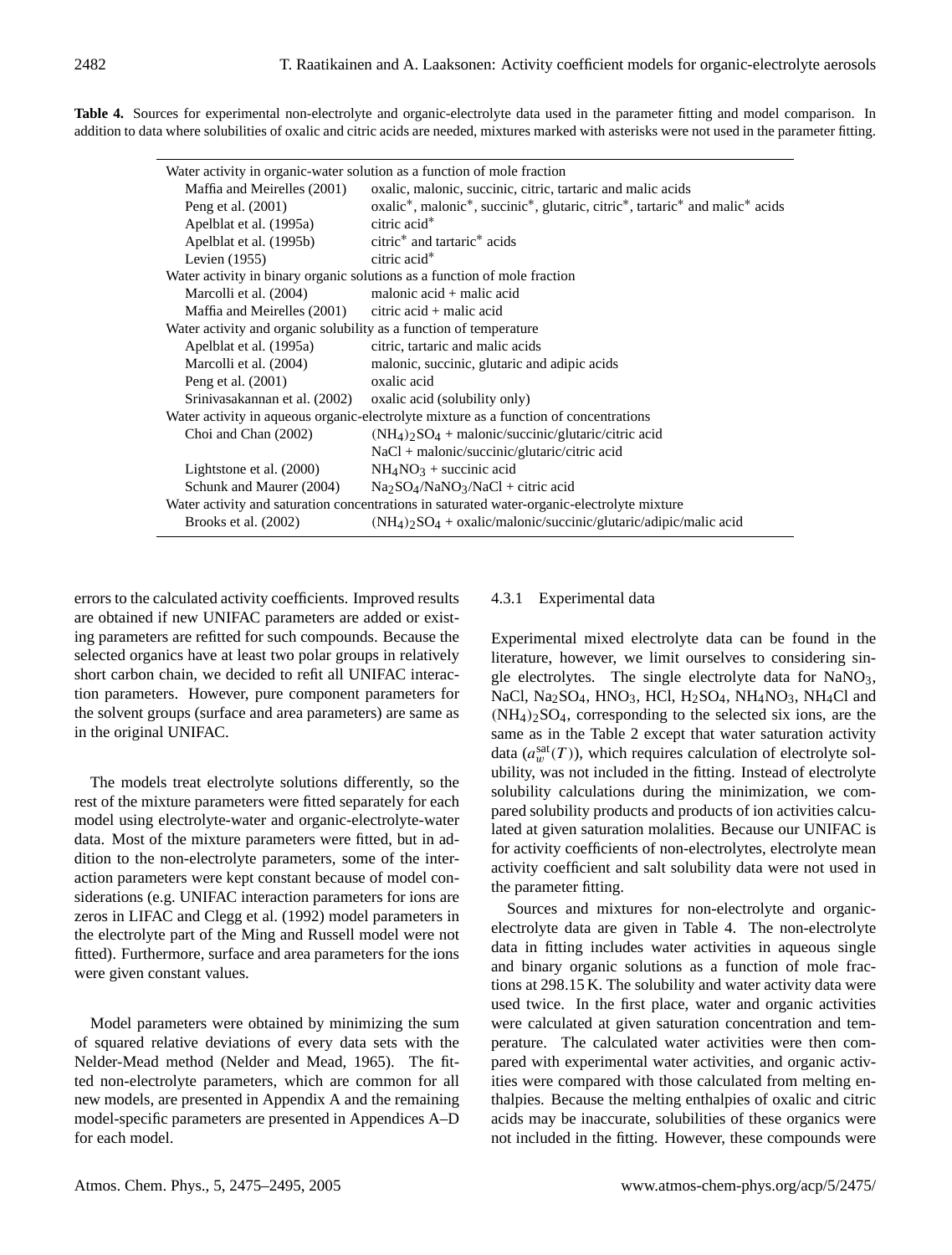<span id="page-8-1"></span>**Table 5.** Experimental non-electrolyte data types, number of mixtures (N) and deviations for our fitted UNIFAC and three other UNIFAC models. In addition to experimental data in the Table [4,](#page-7-0) data from [Apelblat et al.](#page-19-23) [\(1995a,](#page-19-23)[b\)](#page-19-24); [Levien](#page-20-21) [\(1955\)](#page-20-21); [Srinivasakannan et al.](#page-20-23) [\(2002\)](#page-20-23) was included.

| Data type                 | N | refitted UNIFAC | orig. Ming and Russell | orig. UNIFAC | Peng et al. $(2001)$ |
|---------------------------|---|-----------------|------------------------|--------------|----------------------|
| $a_w(x_o)$                |   | 0.02918         | 0.06483                | 0.07775      | 0.02265              |
| $x_0^{\text{sat}}(T)$     |   | 0.01618         | 0.06994                | 0.08314      | 0.03060              |
| $a_w(x_o^{\text{sat}},T)$ |   | 0.03562         | 0.03710                | 0.0452       | 0.01657              |
| $a_w^{\text{sat}}(T)$     | 8 | 0.04688         | 0.1043                 | 0.1137       | 0.05426              |
| $a_w(x_{o1}, x_{o2})$     |   | 0.02011         | 0.06268                | 0.07961      | 0.01548              |

included in the model comparison, Sect. [4.4.](#page-8-0) The temperature interval for the solubility and activity data was from 273.15 K to 353.15 K, but sometimes data were available only at 298.15 K.

The organic-electrolyte data includes water activities as a function organic and electrolyte concentrations at constant temperature. The temperatures given in the different sources were between 293.15 K and 298.15 K. The last data type was water activity and concentrations in saturated water-organicelectrolyte solution at 297.15 K. Again, instead of actually calculating solubilities, we calculated activities with given concentrations and then compared experimental and calculated water activities, organic activities and activities calculated from the melting enthalpies, and product of ion activities and solubility products. Oxalic acid saturation activities were not included in the fitting, because the melting enthalpy may be inaccurate.

## <span id="page-8-0"></span>4.4 Deviations from experimental data

In this section we examine the accuracies of the fitted models by comparing experimental and calculated water activities, solubilities and mean activity coefficients. Most of the experimental data was already used in the fitting, but also some new data sets are introduced. Deviations from experimental values were calculated for different data types as means of average absolute deviations of the data sets, similarly as in Sect. [3.2.](#page-4-1)

#### 4.4.1 Deviations for non-electrolyte solutions

The data types for non-electrolyte solutions are water activity in organic-water solution as a function of organic mole fraction  $(a_w(x_o))$ , organic solubility as a function of temperature  $(x_0^{\text{sat}}(T))$ , water saturation activity as a function of solubility and temperature  $(a_w(x_o^{\text{sat}}, T))$ , water saturation activity as a function of temperature  $(a_w^{\text{sat}}(T))$  and water activity in binary organic solution as a function of mole fractions  $(a_w(x_{o1}, x_{o2}))$ . Mixtures and data sources for these data types are given in the Table [4.](#page-7-0)

Because all fitted models have the same UNIFAC parameters in non-electrolyte solutions, our model deviations are compared with those of three other UNIFAC-based nonelectrolyte models. The three other models are the UNIFAC part of the original Ming and Russell model, the original UNIFAC, and UNIFAC fitted by [Peng et al.](#page-20-8) [\(2001\)](#page-20-8). Parameters for the original UNIFAC are from [Hansen et al.](#page-19-27) [\(1991\)](#page-19-27). [Peng et al.](#page-20-8) [\(2001\)](#page-20-8) fitted new UNIFAC interaction parameters for OH, H2O and COOH, and the remaining parameters are the same as in the original UNIFAC. The experimental water activity data in [Peng et al.](#page-20-8) [\(2001\)](#page-20-8) fitting was also used in the fitting of our model parameters (Table [4\)](#page-7-0). Deviations for our refitted UNIFAC model and the three other UNIFAC-based models from the literature are given in Table [5.](#page-8-1)

The original UNIFAC shows the biggest deviations for all data types, but the original Ming and Russell model performs only slightly better. The present UNIFAC as well as that of [Peng et al.](#page-20-8) [\(2001\)](#page-20-8) have deviations that are usually less than half of the deviations of the original UNIFAC. [Peng et al.](#page-20-8) [\(2001\)](#page-20-8) UNIFAC has the smallest deviations for three data types and our model for two data types. Experimental and calculated water activities and organic solubilities for four organic species are presented in Fig. [1.](#page-9-0)

4.4.2 Deviations in electrolyte and organic-electrolyte solutions

Data types for the nine possible electrolyte-water mixtures are the same as in the comparison of the previously published models (Table [2\)](#page-4-0). The only water-organic-electrolyte data type in this model comparison is water activity in organicelectrolyte-water mixtures as a function of mole fractions and salt molality  $(a_w(x, m))$ . The data sources and mixtures are given in the Table [4.](#page-7-0)

Model deviations and number of data sets are given in Table [6.](#page-9-1) Because the fitted UNIFAC is not suitable for ion activities, it was not used for the three data types in which ion activities are required. The number of experimental data sets is the same for all models except that LIFAC failed in  $a_w^{\text{sat}}(T)$ calculation for  $(NH_4)_2SO_4$ . Originally, there were six data sets for solubility  $(m<sup>sat</sup>(T))$ , but LIFAC failed to calculate the solubility of  $(NH_4)_2SO_4$  at temperatures below 42°C (which also prevented the calculation of the  $a_w^{\text{sat}}(T)$  of (NH<sub>4</sub>)<sub>2</sub>SO<sub>4</sub>).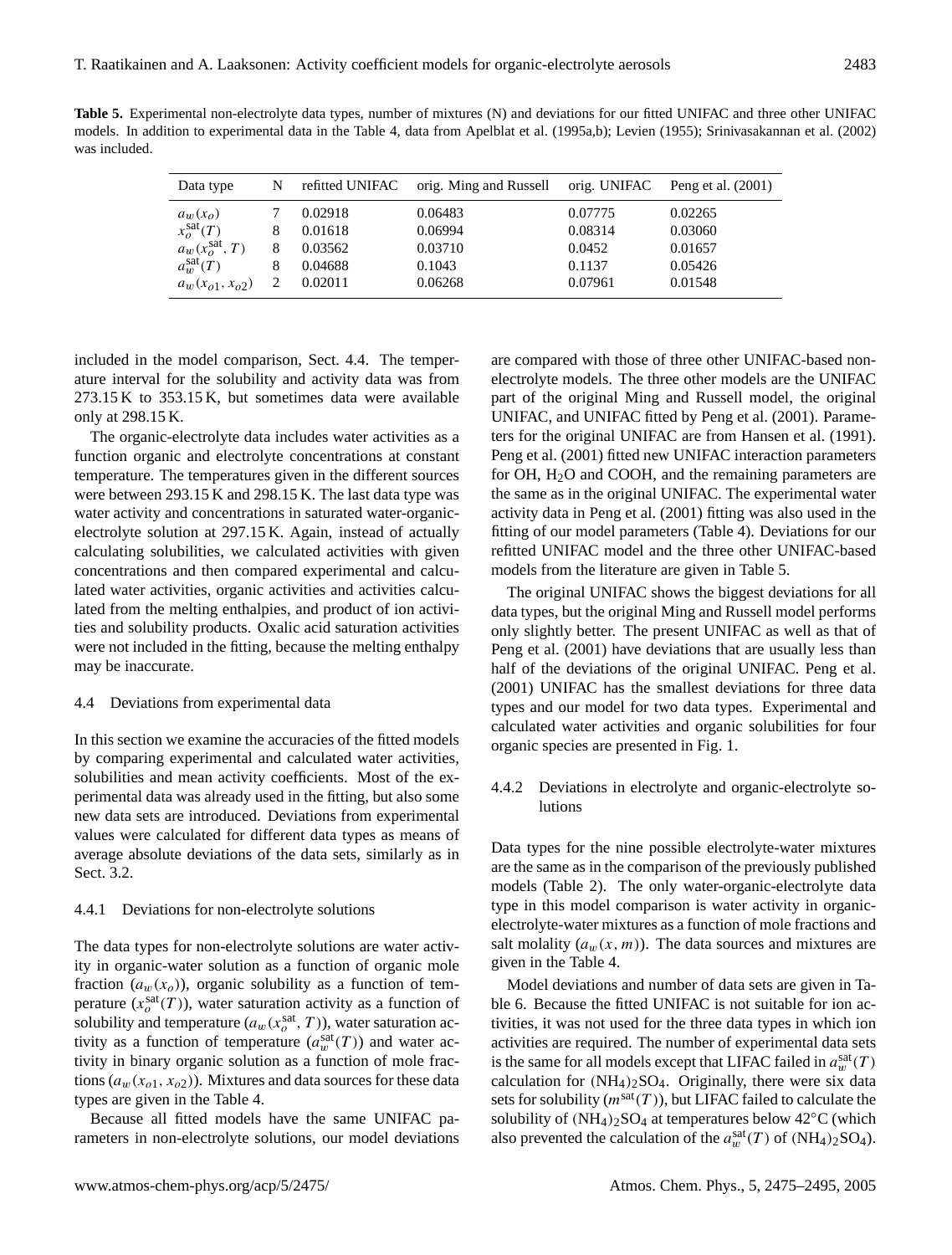<span id="page-9-1"></span>Table 6. Experimental single electrolyte and organic-electrolyte data types, number of mixtures (N) and deviations for the fitted models. Sources for experimental single electrolyte data are given in the Table [2](#page-4-0) and sources for organic-electrolyte data are given in the Table [4.](#page-7-0) The unit for deviations in solubility data ( $m<sup>sat</sup>(T)$ ) is mol/kg.

| Data type                | N              | <b>UNIFAC</b> | LIFAC    | Ming and Russell | Ext. UNIFAC |
|--------------------------|----------------|---------------|----------|------------------|-------------|
| $\gamma + (m)$           | 9              |               | 0.1279   | 0.07168          | 0.5023      |
| $a_w(m)$                 | 9              | 0.02509       | 0.009838 | 0.001104         | 0.01390     |
| $m^{\text{sat}}(T)$      | 5              |               | 5.323    | 1.019            | 1.512       |
| $a_w(m^{\text{sat}}, T)$ | $\mathfrak{D}$ | 0.01152       | 0.01582  | 0.01801          | 0.02421     |
| $a_w^{\text{sat}}(T)$    | 6              |               | 0.01744  | 0.01219          | 0.02521     |
| $a_w(x,m)$               |                | 0.02824       | 0.01798  | 0.05555          | 0.04546     |



<span id="page-9-0"></span>**Fig. 1.** Experimental and calculated water activities  $(a_w)$  in aqueous citric acid and glutaric acid solutions as a function of water mole fraction  $(x_w)$  at 298.15 K, experimental and calculated water activities in saturated water-malic acid solution  $(a_w^{\text{sat}})$  as a function of water mole fraction ( $x_w^{\text{sat}}$ ) at temperatures from 50°C to 15°C with 5°C intervals, and saturation mole fraction of citric acid ( $x_{\text{org}}^{\text{sat}}$ ) as a function of temperature (T). Experimental water activity data for citric acid is from [Maffia and Meirelles](#page-20-20) [\(2001\)](#page-20-8); [Peng et al.](#page-20-8) (2001); [Apelblat et al.](#page-19-23) [\(1995a](#page-19-23)[,b\)](#page-19-24); [Levien](#page-20-21) [\(1955\)](#page-20-21) and data for glutaric acid is from [Peng et al.](#page-20-8) [\(2001\)](#page-20-8). Solubility and water saturation activity data is from [Apelblat](#page-19-23) [et al.](#page-19-23) [\(1995a\)](#page-19-23).

On the other hand, the other models failed to calculate the solubility of  $NH_4NO_3$  at temperatures above 40 $°C$ .

The fitted (and the original) Ming and Russell model reduce to the accurate [Clegg et al.](#page-19-10) [\(1992\)](#page-19-10) electrolyte model in the single electrolyte solutions, so it is no surprise that the model deviations are the smallest for four of the five single electrolyte data types. Extended UNIFAC has only a simple Debye-Hückel part for electrolytes, so considering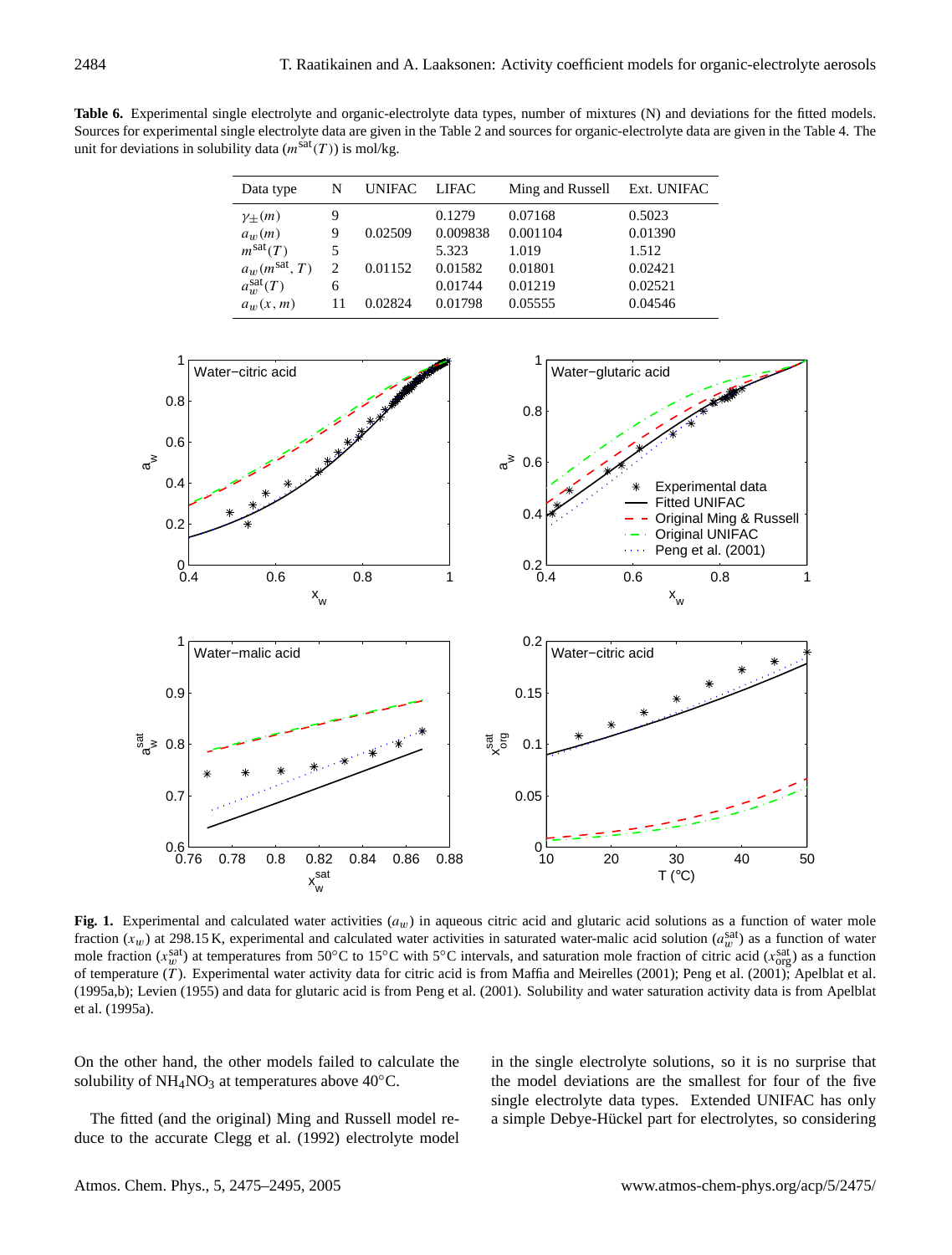

<span id="page-10-0"></span>**Fig. 2.** Experimental and calculated water activities  $(a_w)$  in aqueous NaCl solution as a function of molality  $(m)$  at 298.15 K, and water activities in saturated water-NaNO<sub>3</sub> solution  $(a_w^{\text{sat}})$  as a function of saturation molality ( $m<sup>sat</sup>$ ) at temperatures from 5<sup>°</sup>C to 50<sup>°</sup>C with 5 ◦C intervals. Experimental data for NaCl is from [Robinson and](#page-20-16) [Stokes](#page-20-16) [\(1959\)](#page-20-16) and for NaNO<sub>3</sub> from [Apelblat and Korin](#page-19-19) [\(1998a\)](#page-19-19).

the simplicity of the model, the deviations for water and ion activities are surprisingly small. UNIFAC shows the smallest deviation for one single electrolyte data type and LIFAC shows the smallest deviation for the one organic-electrolyte data type. For comparison, deviation for the original Ming and Russell model in  $a_w(x, m)$  data type is 0.07414, which is bigger than the deviations for the fitted models. Moreover, the original model has parameters only for nine of the eleven mixtures.

Even if both the original and the fitted Ming and Russell models are accurate for electrolyte solutions, their deviations in organic-electrolyte mixtures are quite big compared to the deviations of the other models. The main reason for this is that the original and the fitted Ming and Russell models have few fitting parameters for organic-electrolyte interactions.

The MR part of LIFAC is somewhat problematic for concentrated mixtures. In the MR part, the logarithms of activity coefficients are calculated as sums of terms which are proportional to the fitting parameters, ion molalities and ionic strength. Because these terms have quite large numerical values, a small change in the interaction parameters or molality can cause very big change to activity coefficients. This was the main reason for limiting electrolyte molalities to 30 mol/kg.

Experimental and calculated water activities, electrolyte solubilities and mean activity coefficients in single electrolyte solutions are presented in Figs. [2](#page-10-0) and [3.](#page-10-1) Experimental and calculated water activities in aqueous organic-electrolyte solutions are presented in Fig. [4,](#page-10-2) where the original Ming and Russell model is included for comparison.



<span id="page-10-1"></span>Fig. 3. Experimental and calculated NH<sub>4</sub>Cl solubilities  $(m<sup>sat</sup>)$  as a function of temperature  $(T)$ , and  $NH<sub>4</sub>NO<sub>3</sub>$  mean activity coefficients ( $\gamma_{\pm}$ ) as a function of molality (*m*) at 298.15 K. Experimental solubility data is from ChemDAT – The Merck Chemical Databases [\(http://chemdat.merck.de/mda/int](http://chemdat.merck.de/mda/int_en/labtool/index.html) en/labtool/index.html) and mean activity coefficient data is from [Hamer and Wu](#page-19-12) [\(1972\)](#page-19-12).



<span id="page-10-2"></span>**Fig. 4.** Experimental and calculated water activities  $(a_w)$  in waterorganic-electrolyte mixtures as a function of solute mass fraction when organic and salt mole fractions are equal. Experimental data is from [Choi and Chan](#page-19-25) [\(2002\)](#page-19-25). This data is measured at temperatures between 293.15 and 296.15 K, and activities were calculated using 295 K.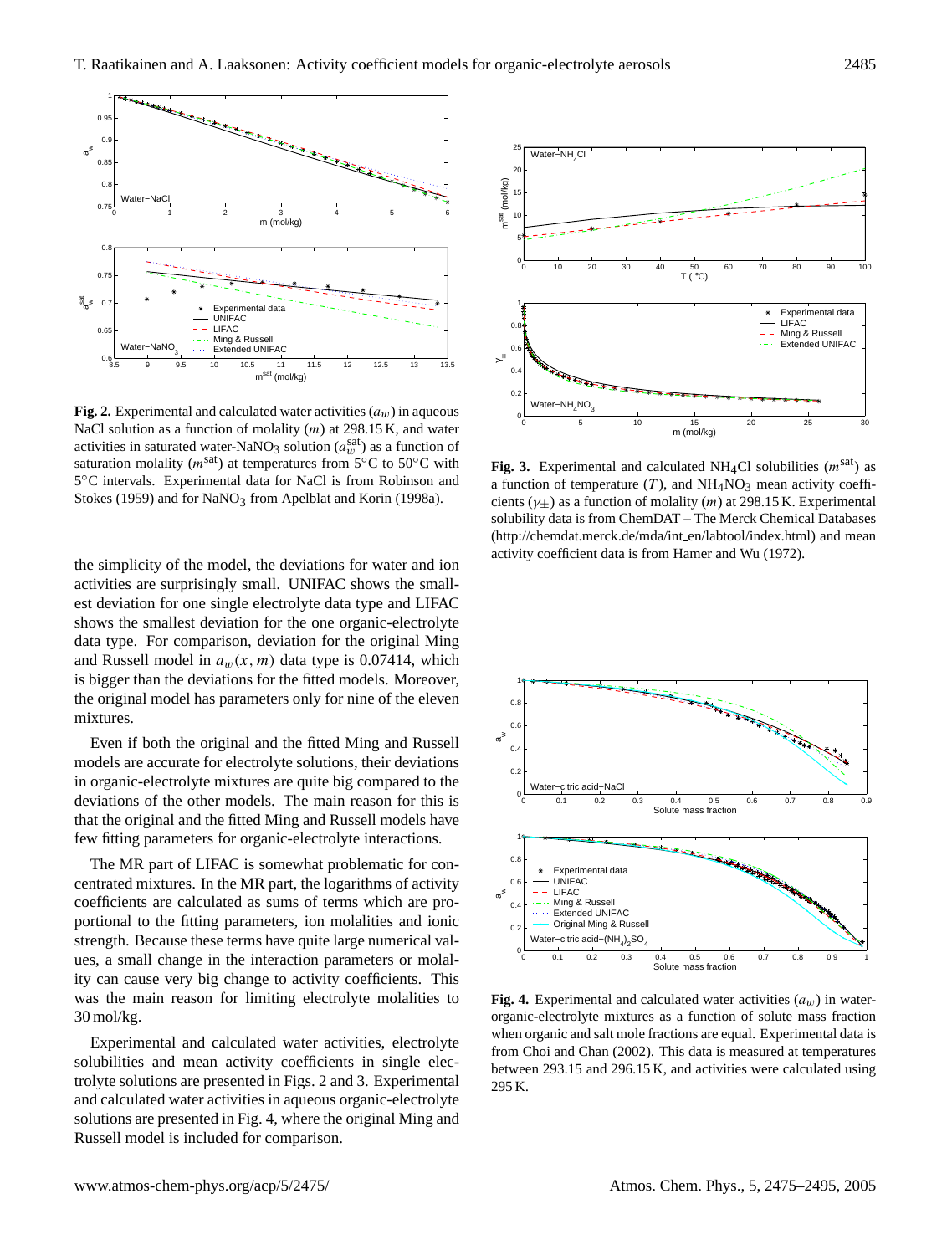

<span id="page-11-0"></span>**Fig. 5.** Experimental and calculated hygroscopic growth factors as a function of relative humidity for four dry 100 nm organic-salt particles. Experimental data for malonic acid- $(NH_4)$ <sub>2</sub>SO<sub>4</sub> is from Hämeri et al. [\(2002\)](#page-19-28) and data for other systems is from [Cruz and Pandis](#page-19-29) [\(2000\)](#page-19-29). The temperature is  $298.15$  K in Hämeri et al.  $(2002)$  data and  $297.15$  K in [Cruz and Pandis](#page-19-29)  $(2000)$  data.

# 4.5 Growth factors for organic-salt particles

The accuracies and predictive capabilities of the fitted models are tested by calculating growth factors for organic-salt particles. For comparison, growth factors were also calculated with the original Ming and Russell model and AD-DEM [\(Topping et al.,](#page-20-4) [2005\)](#page-20-4). Our UNIFAC and ADDEM (Aerosol Diameter Dependent Equilibrium Model) are not suitable for solubility calculations, so growth factors were calculated as if particles were dissolved at all relative humidities (supersaturated solutions). In ADDEM, the water content in mixed organic-electrolyte solutions is calculated from the water contents in organic-water and electrolyte-water solutions by using the ZSR [\(Stokes and Robinson,](#page-20-26) [1966\)](#page-20-26) approach, in which organic-electrolyte interactions are ignored. The organic-water and electrolyte-water solutions are modelled with UNIFAC parameters from [Peng et al.](#page-20-8) [\(2001\)](#page-20-8) and [Clegg et al.](#page-19-10) [\(1992\)](#page-19-10) model respectively. Experimental and calculated growth factors for four different 100 nm organic-salt particles are plotted in Fig. [5.](#page-11-0) The dry particle composition is given as weight fractions.

Because there were few experimental data for electrolyte and organic activities, some deviations were expected to occur in the solubility calculations. The most difficult part in calculating of growth factors is the calculation of MDRH, where both the electrolyte and the organic species are saturated. It seems that most of the fitted models predict too low MDRH, but this depends very much on the organicelectrolyte mixture. At MDRH, when the liquid phase is formed, some fraction of the electrolyte or the organic species usually stays in the solid phase. When the relative humidity increases, condensing water dissolves part of the solid phase and this is balanced by further condensation of water resulting in faster growth compared to the pure liquid droplets. This kind of behaviour can be seen in the calculated growth factors. However, this behaviour is not seen in the experimental data, because variations in measurement data can be bigger than the effect of the dissolving solid phase to the growth factors. After the deliquescence, the models predict quite similar growth factors for three mixtures. The one exception is  $80\%$  glutaric acid –  $20\%$  NaCl mixture, where variations are quite large. However, the average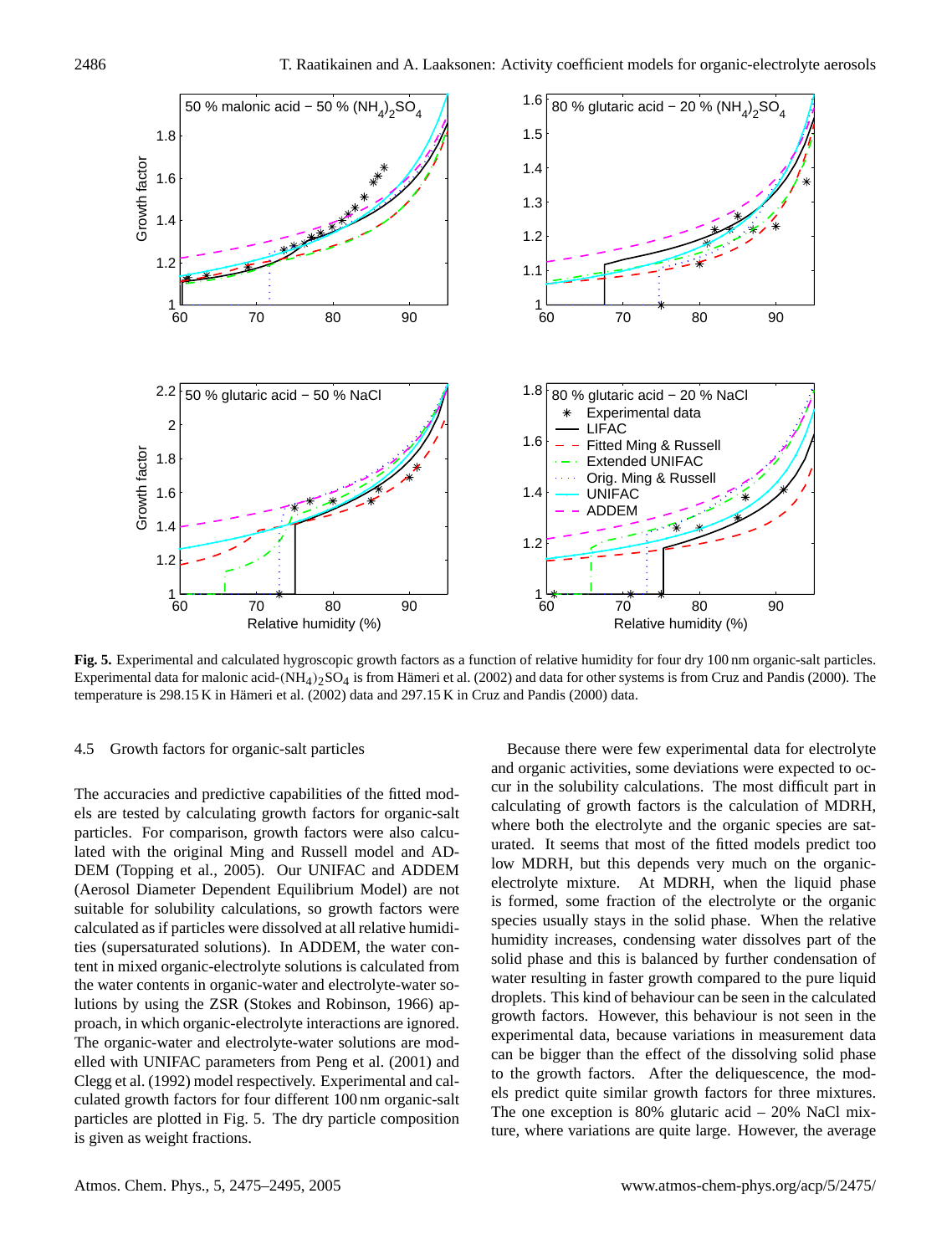of the predictions is quite close to the experimental values. In the case of 50% glutaric acid – 50% (NH<sub>4</sub>) $_2$ SO<sub>4</sub> mixture, all predicted growth factors are smaller than the experimental values at relative humidities above 85%.

Compared to the experimental accuracies of the other data types used in the model comparisons, there are much more uncertainties in the experimental growth factors. [Cruz and](#page-19-29) [Pandis](#page-19-29) [\(2000\)](#page-19-29) data include few experimental values, and for example, in the case of 80% glutaric acid  $-20\%$  (NH<sub>4</sub>)<sub>2</sub>SO<sub>4</sub> particles, there seems to be a local maximum in the growth factors between 80 and 90% relative humidities, but this should not be possible. Data from Hämeri et al. [\(2002\)](#page-19-28) is fairly smooth, however, [Prenni et al.](#page-20-27) [\(2003\)](#page-20-27) measured smaller growth factors for the same mixture at 303.15 K at RH's above 85%. These values would have been closer to the model predictions.

Other causes for the observed deviations between model predictions and experimental data are errors caused by approximation of solution densities and surface tensions. The density approximation can cause deviations to calculated droplet volume and to the Kelvin effect, where also the surface tension is needed. Because the diameters of the solid particles are 100 nm, the Kelvin term has only a small effect on the growth factors and MDRH. The volume approximation would be accurate for insoluble particles, and in the case of soluble particles, the effect of predicted water activity to liquid water content and through this to liquid volume is much bigger than the effect of solution density.

#### **5 Summary and conclusions**

In the first part of this paper we selected five different waterorganic-electrolyte activity coefficient models from the literature. Only one of these models includes organics and electrolytes that are relevant in atmospheric modelling. Organics in the other models were organic solvents, such as alcohols. Furthermore, important atmospheric electrolytes  $(e.g. H<sup>+</sup>)$  were missing form some of the models. Model deviations were calculated for different types of experimental single electrolyte data (Table [3\)](#page-5-0) in order to assess model accuracy and suitability for atmospheric modelling.

In the second part of this paper four of the tested models were selected to be extended for organic-electrolyte mixtures relevant in the atmosphere (e.g. ammonia, sulphate, dicarboxylic acids and citric acid). The model selection was based on the model deviations and the predictive capabilities. Some of the selected models were modified if it was found useful, and both new and existing mixture parameters were fitted to experimental data. Model deviations were calculated for different non-electrolyte and electrolyte data types (Tables [5](#page-8-1) and [6\)](#page-9-1). For comparison, deviations were calculated also for some other models, which are suitable for these mixtures. Furthermore, model predictions and experimental data are presented in Figs. [1,](#page-9-0) [2,](#page-10-0) [3](#page-10-1) and [4.](#page-10-2) Finally, model predictions for growth factors of organic-electrolyte particles were compared to experimental data (Fig. [5\)](#page-11-0).

Our results indicate that if experimental data is available, most of the predictive organic-electrolyte models can be successfully extended to atmospheric mixtures by fitting of new parameters. Because the organic fraction in atmospheric mixtures can be composed of many different compounds and there are few experimental data available for fitting, predictive models are especially useful in atmospheric modelling. For these reasons, only predictive models were selected for fitting.

The biggest problem in the fitting is lack of experimental data for organic activities in all solutions and electrolyte activities in organic-electrolyte solutions. The only organic activity data type was organic solubilities. Similarly, the only electrolyte activity data in ternary solutions was electrolyte solubilities. The biggest problem with this kind of data is that we have activities only at one single concentration. Another problem for organics was that melting enthalpies needed in solubility calculations were not found for all organics, but had to be estimated from other thermodynamic constants.

There are several accurate activity coefficient models for electrolytes and some of them are suitable for atmospheric mixtures. However, without fitting of new parameters, few of the non-electrolyte models are actually suitable for atmospheric organics. For example, the original UNIFAC showed much bigger deviations than our and the [Peng et al.](#page-20-8) [\(2001\)](#page-20-8) UNIFAC versions. There are very few models that are suitable for organic-electrolyte mixtures of atmospheric interest. We used one model [\(Ming and Russell,](#page-20-2) [2002\)](#page-20-2) not fitted by us in the model comparison, and this model had bigger deviations for water activities in organic-electrolyte solution than our fitted models. There are some methods in which fitting parameters are not needed, for example ZSR [\(Stokes and](#page-20-26) [Robinson,](#page-20-26) [1966\)](#page-20-26) based ADDEM [\(Topping et al.,](#page-20-4) [2005\)](#page-20-4) and the [Clegg et al.](#page-19-4) [\(2001\)](#page-19-4) method, but deviations were not calculated for them. However, ADDEM was used in predicting growth factors for organic-electrolyte particles. Compared with the predictions of our models and experimental data, ADDEM overestimates growth factors in the systems studied.

If only water activities are needed, the simplest fitted model, i.e. UNIFAC, is reasonably accurate. For example, in the growth factor calculations, our UNIFAC performs better than most of the other models. In addition to good accuracy, UNIFAC is also very fast in computer simulations. In addition to the UNIFAC part, Extended UNIFAC has a simple electrolyte part, which makes this model suitable for calculating electrolyte activities in dilute single electrolyte solutions. However, because electrolyte activities were included in the fitting, deviations in organic-electrolyte solutions are bigger than those of UNIFAC. In addition to the simple electrolyte model and UNIFAC, LIFAC has a part describing non-electrolyte-ion interactions. This improves model accuracy in both electrolyte and organic-electrolyte solutions,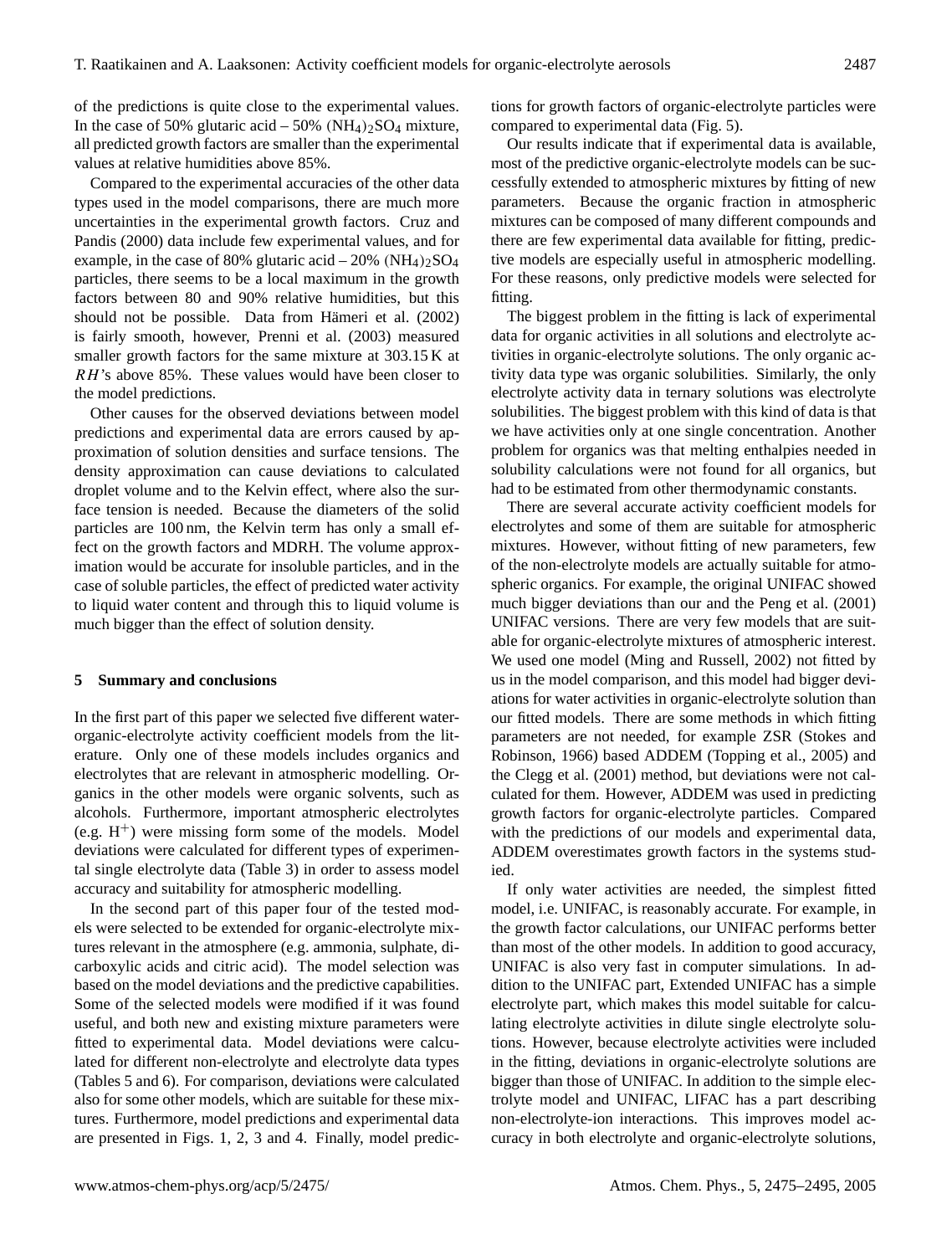where LIFAC has the smallest deviation. Because the fitted (and original) Ming and Russell model has few fitting parameters for the organic-electrolyte interactions, the model is close to an electrolyte model. For this reason, model deviations are the biggest in organic-electrolyte solutions, but small in single electrolyte solutions. Thanks to the accurate [Clegg et al.](#page-19-10) [\(1992\)](#page-19-10) electrolyte part, this model is suitable for complex mixtures of electrolytes.

There are very few activity coefficient models for ternary water-organic-electrolyte mixtures of atmospheric interest, and when predictions of our fitted models were compared to experimental data and to predictions of other models, our models performed well. Most of the published organicelectrolyte models are fitted for a few different mixtures, but our models had relatively large database in the fitting. In addition to species in the fitting, our predictive models can be used to predict activities for other similar compounds as well. Because there are few experimental data and other models for these mixtures, the fitted models can be very useful.

## **Appendix A: UNIFAC**

The first model is the same as the original UNIFAC [\(Fre](#page-19-1)[denslund et al.,](#page-19-1) [1975\)](#page-19-1), except that we introduced new functional groups for ions and organics. This has no effect to the model equations, but new model parameters are needed. Because this new model is not used for ion activities, the reference states are the same as in the original UNIFAC. However, in the other three fitted models in which ion activities are calculated, ions have different reference states than nonelectrolytes.

UNIFAC [\(Fredenslund et al.,](#page-19-1) [1975\)](#page-19-1) is so called group contribution method, where chemical species are constructed from functional groups. This reduces the number of fitting parameters and makes the model predictive. Activity coefficient for species  $i$  is calculated as a sum of combinatorial and residual contributions

$$
\ln \gamma_i = \ln \gamma_i^{\mathcal{C}} + \ln \gamma_i^{\mathcal{R}}
$$
 (A1)

The combinatorial contribution is calculated with the equation

$$
\ln \gamma_i^{\rm C} = 1 - V_i + \ln V_i - \frac{z}{2} q_i \left( 1 - \frac{V_i}{F_i} + \ln \left( \frac{V_i}{F_i} \right) \right) \quad (A2)
$$

where  $V_i = \frac{r_i}{\sum_k r_k x_k}$ ,  $F_i = \frac{q_i}{\sum_k q_i}$  $\frac{q_i}{k q_k x_k}$  and  $z=10$ .  $x_i$  is mole fraction,  $q_i = \sum_k v_k^{(i)} Q_k$  is area parameter,  $r_i = \sum_k v_k^{(i)} R_k$  is volume parameter and  $v_k^{(i)}$  $\binom{u}{k}$  is the number of functional group k in species  $i$ . The only parameters in the combinatorial part are the pure component area  $(Q_k)$  and volume  $(R_k)$  parameters for sub groups.

The residual contribution is calculated with the equation

$$
\ln \gamma_i^{\mathcal{R}} = \sum_k \nu_k^{(i)} \left[ \ln \Gamma_k - \ln \Gamma_k^{(ref,i)} \right] \tag{A3}
$$

where  $\Gamma_k$  describes the effect of sub group k on the activity coefficient of component  $i$ . The latter term in the sum describes the effect of sub group  $k$  in the reference state of component  $i$ , making the activity coefficient unity at the reference state. The reference state for non-electrolytes is liquid of pure component i. In our electrolyte models, the reference state for ion  $i$  is infinitely dilute aqueous solution. The equation for  $\Gamma_k$  is

$$
\ln \Gamma_k = Q_k \left[ 1 - \ln \left( \sum_m \frac{X_m Q_m}{\sum_n X_n Q_n} \Psi_{mk} \right) - \frac{\sum_n \left( \frac{X_m Q_m \Psi_{km}}{\sum_n X_n Q_n \Psi_{km}} \right)} \right]
$$
\n(A4)

where  $X_k = \frac{\sum_j v_k^{(j)} x_j}{\sum_j \sum_j v_j^{(j)}}$  $\frac{\sum_j v_k x_j}{\sum_j \sum_m v_m^{(j)} x_j}$  is mole fraction of group k in the mixture,  $\Psi_{km} = \exp\left(-\frac{a_{km}}{T}\right)$  and  $a_{km}$  is the group interaction parameter for main groups  $k$  and  $m$ . Most of the functional groups (main groups) have sub groups which have the same interaction parameters, but different  $Q_k$  and  $R_k$ . For example the main group  $CH_n$  has sub groups  $CH_3$ ,  $CH_2$ , CH and C.

The group volume and surface area parameters can be calculated from the molecular sizes of the functional groups. This is difficult for ions because for example the  $H^+$  ion is very small compared to the sizes of organic groups. These parameters could also be fitted, but this can lead to very small or high values. In the new UNIFAC model, the group volume and surface area parameters for non-electrolytes are the same as in the original UNIFAC, and parameters for ions were taken from the literature. Group volume and surface area parameters for all functional groups are given in Table [7.](#page-14-0) Fitted interaction parameters for non-electrolytes are in Table [8.](#page-14-1) These interaction, surface area and volume parameters are the same for all fitted models where parameters are needed. Ion-organic interaction parameters were also fitted for this model and are given in Table [9.](#page-15-0) Ion-ion interaction parameters were set to zero.

## **Appendix B: LIFAC**

The second model is the same as the original LIFAC [\(Yan](#page-20-10) [et al.,](#page-20-10) [1999\)](#page-20-10), with the addition of new functional groups for electrolytes and organics. The main and the sub groups are same as in our UNIFAC model. Activity coefficients in LI-FAC [\(Yan et al.,](#page-20-10) [1999\)](#page-20-10) are calculated as a sum of three contributions: long range (LR), middle range (MR) and short range (SR).

$$
\ln \gamma_i = \ln \gamma_i^{LR} + \ln \gamma_i^{MR} + \ln \gamma_i^{SR}
$$
 (B1)

The LR contribution is calculated with a Debye-Hückel term, the MR contribution is calculated with virial equation and the SR contribution is calculated with UNIFAC. When electrolyte concentration is zero, the LR and MR contributions for all species are zeros and the model reduces to UNIFAC.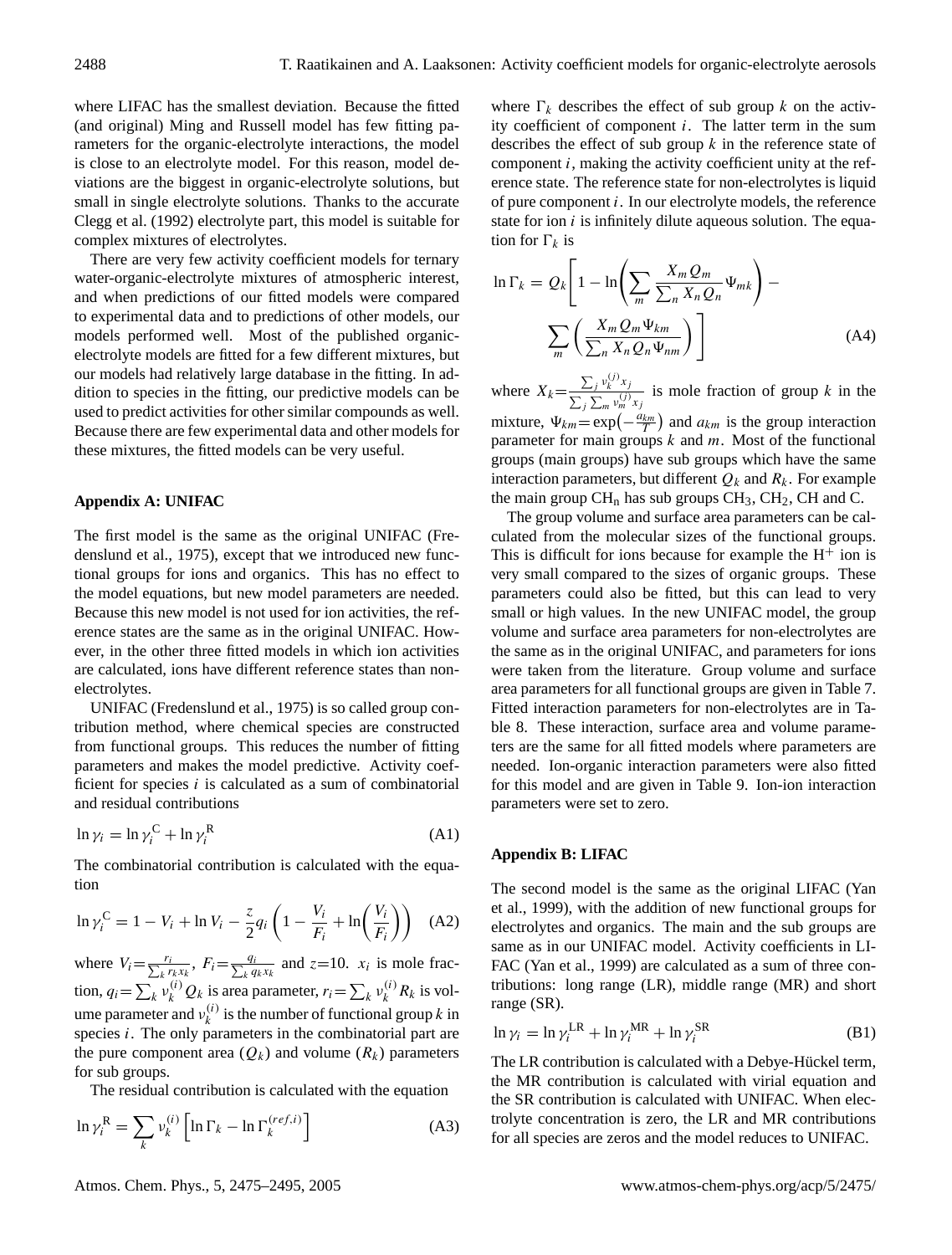<span id="page-14-0"></span>**Table 7.** UNIFAC group volume  $R_k$  and surface area  $Q_k$  parameters for the modelled electrolytes and non-electrolytes. Parameters for the non-electrolytes are the same as in the original UNIFAC from [Hansen et al.](#page-19-27) [\(1991\)](#page-19-27). Parameters for  $Na^+$ ,  $NH_4^+$ ,  $Cl^-$  and NO<sub>3</sub> are from [Yan et al.](#page-20-10) [\(1999\)](#page-20-10). Parameters for H<sup>+</sup> are the same as for most cations in [Yan et al.](#page-20-10) [\(1999\)](#page-20-10) and parameters for  $SO_4^{2-}$  are the same as for  $NO_3^-$ .

| Main group       | Sub group        | $R_k$  | $Q_k$ |
|------------------|------------------|--------|-------|
| H <sub>2</sub> O | H <sub>2</sub> O | 0.9200 | 1.400 |
| $CH_n$           | CH <sub>2</sub>  | 0.6744 | 0.540 |
| $CH_n$           | <b>CH</b>        | 0.4469 | 0.228 |
| $CH_n$           | C                | 0.2195 | 0.000 |
| OН               | OН               | 1.0000 | 1.200 |
| <b>COOH</b>      | <b>COOH</b>      | 1.3010 | 1.224 |
| $Na+$            | $Na+$            | 3.0000 | 3.000 |
| $NH4+$           | $NH4+$           | 3.0000 | 3.000 |
| $\rm H^+$        | $H^+$            | 1.0000 | 1.000 |
| $Cl-$            | $Cl-$            | 0.9861 | 0.992 |
| NO <sub>2</sub>  | NO <sub>2</sub>  | 1.6400 | 1.600 |
|                  |                  | 1.6400 | 1.600 |

The long range contribution is calculated with Debye-Hückel theory. This part has no fitting parameters, but only pure solvent properties. The solvent is a mixture of water and organic compound, and its properties are calculated from pure component properties weighted with salt free volume fraction  $\phi'_{s} = \frac{x'_{s} \frac{M_{s}}{\rho_{s}}}{\sum_{s}$  $\sum_{i \neq salt} x'_i \frac{M_i}{\rho_i}$ , where  $M_s$  (kg/mol) is molecular weight,  $\rho_s$  (kg/m<sup>3</sup>) is density and  $x'_s$  is salt free mole fraction of pure solvent  $s$ . Solvent  $(s)$  and ion  $(i)$  activity coefficients

$$
\ln \gamma_s^{\text{LR}} = \frac{2AM_s\rho}{b^3\rho_s} \left(1 + b\sqrt{I} - \frac{1}{1 + b\sqrt{I}} - 2\ln\left(1 + b\sqrt{I}\right)\right)
$$
(B2)

are calculated with the equations

$$
\ln \gamma_i^{\text{LR}} = \frac{-z_i^2 A \sqrt{I}}{1 + b\sqrt{I}}
$$
 (B3)

where  $\rho = \sum_s \phi'_s \rho_s$  is density of the solvent mixture,  $z_i$  is charge magnitude of ion *i* and  $I=0.5\sum_i m_i z_i^2$  (mol/kg) is ionic strength in the molality  $(m)$  scale. The Debye-Hückel parameters A ( $\sqrt{\text{kg/mol}}$ ) and b ( $\sqrt{\text{kg/mol}}$ ) are calculated with equations

$$
A = e_0^3 \frac{(2\pi N_A \rho)^{1/2}}{(DkT)^{3/2}}
$$
 (B4)

$$
b = a \sqrt{\frac{8\pi e_0^2 N_A \rho}{D kT}}
$$
(B5)

where  $e_0$  (C) is elementary charge,  $N_A$  (1/mol) is Avogadro's constant,  $k$  (J/K) is Boltzmann constant, T (K) is tem-

**Table 8.** Fitted UNIFAC interaction parameters  $a_{ij}$  (K) for the modelled non-electrolytes.

<span id="page-14-1"></span>

| i                | 1           | $a_{ij}$  | $a_{ii}$  |
|------------------|-------------|-----------|-----------|
| H <sub>2</sub> O | $CH_n$      | 170.22    | 2650.8    |
| H <sub>2</sub> O | OН          | $-1.3932$ | $-407.50$ |
| H <sub>2</sub> O | <b>COOH</b> | $-437.73$ | 271.04    |
| CH <sub>n</sub>  | OН          | 143.48    | 19.236    |
| CH <sub>n</sub>  | <b>COOH</b> | $-150.91$ | 2693.3    |
| OН               | <b>COOH</b> | $-492.09$ | 238.13    |

perature and  $a$  (m) is the closest approach parameter, here  $a=10^{-10}$  m. Dielectric constant is calculated with equation  $D=4\pi\epsilon_0\epsilon_r$ , where  $\epsilon_0$  (C<sup>2</sup>/(J m)) is permittivity of vacuum and  $\epsilon_r$  is relative permittivity. In the original model, D is dielectric constant of solvent mixture, but because dielectric constants were not available for all organics, we use that of pure water instead.

The middle range contribution is calculated using functional groups, which are the same as in the UNIFAC part. The equations for solvent group  $k$  and ion  $j$  are

<span id="page-14-2"></span>
$$
\ln \gamma_k^{\text{MR}} = \sum_i B_{ki} m_i -
$$
\n
$$
\frac{M_k \sum_k \sum_i v_k^{(i)} x_i'}{M} \sum_k \sum_i \left[ B_{ki} + IB'_{ki} \right] x_i' m_i -
$$
\n
$$
M_k \sum_c \sum_a \left[ B_{ca} + IB'_{ca} \right] m_c m_a \tag{B6}
$$
\n
$$
\ln \gamma_{\text{MR}}^{\text{MR}} = \frac{1}{N} \sum_i B_{ik} x_i' + \frac{z_j^2}{N} \sum_i \sum_j B_{ki} x_i' m_i +
$$

$$
n \gamma_j^{MR} = \frac{1}{M} \sum_k B_{jk} x'_k + \frac{z_j}{2M} \sum_k \sum_i B_{ki} x'_k m_i + \sum_i B_{ji} m_i + \frac{z_j^2}{2} \sum_c \sum_a B'_{ca} m_c m_a \tag{B7}
$$

where  $B_{jk}$  (kg/mol) is interaction coefficient for groups j and k,  $B'_{jk}$  (kg<sup>2</sup>/mol<sup>2</sup>) is derivative of  $B_{jk}$  with respect to ionic strength,  $M = \sum_s x'_s M_s$  is molecular weight of solvent mixture and  $M_k$  is molecular weight of solvent group  $k$ , which were calculated from atomic weights. Subscripts  $k$ ,  $i, c$  and  $a$  denote solvent group, any ion, cation and anion respectively. Symmetric  $(B_{jk}=B_{kj})$  interaction coefficients are functions of ionic strength

$$
B_{ca}(I) = b_{ca} + c_{ca} \exp(-\sqrt{I} + 0.13I)
$$
 (B8)

$$
B_{ki}(I) = b_{ki} + c_{ki} \exp(-1.2\sqrt{I} + 0.13I)
$$
 (B9)

where  $b_{jk}$  and  $c_{jk}$  are interaction parameters for main groups  $j$  and  $k$ . Ion activity coefficients must be normalized to infinite dilution reference state by subtracting the first term in Eq. [\(B7\)](#page-14-2) calculated with correct reference state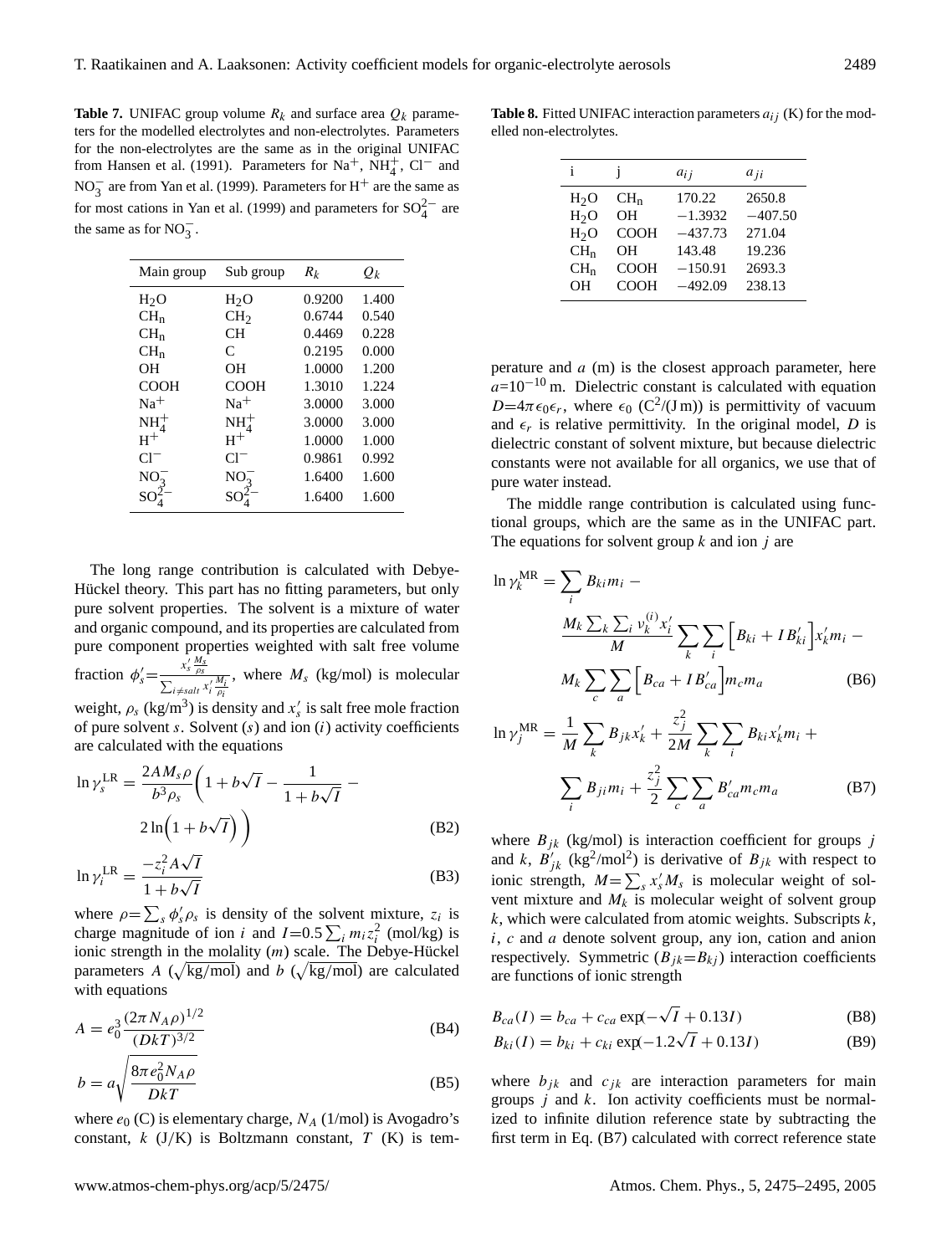<span id="page-15-0"></span>

| $\mathbf{i}$     | $\mathbf{1}$                        | $a_{ij}$                 | $a_{ji}$       |                 |             | $a_{ij}$       | $a_{ji}$       |             |                 | $a_{ij}$        | $a_{ji}$       |
|------------------|-------------------------------------|--------------------------|----------------|-----------------|-------------|----------------|----------------|-------------|-----------------|-----------------|----------------|
| H <sub>2</sub> O | $H^+$                               | $-1998$                  | $-735.4$       | CH <sub>n</sub> | $NH4+$      | $-2.452$       | 4478           | OH          | $SO_4^{2-}$     | $-1877$         | 4062           |
| H <sub>2</sub> O | Na <sup>+</sup>                     | $48.27 -287.7$           |                | $CH_n$          | $Cl^-$      | $-640.5$       | 39.66          | <b>OH</b>   | $NO_2^-$        | 39.43           | 189.8          |
|                  | $H_2O$ NH <sub>4</sub> <sup>+</sup> | $-558.6$                 | 2817           | $CH_n$          | $SO_4^{2-}$ |                | $640.5 -21.18$ | <b>COOH</b> | $H^+$           | $\overline{0}$  | $\overline{0}$ |
| H <sub>2</sub> O | $Cl^-$                              | 48.31                    | 132.0          | $CH_n$          | $NO_2^-$    | 17.73          | 3382           | COOH        | Na <sup>+</sup> | 1440            | 636            |
|                  | $H_2O$ $SO_4^{2-}$                  | $-1818$                  | 1620           | OH.             | $H^+$       | $\overline{0}$ | $\overline{0}$ | <b>COOH</b> |                 | $NH_4^+$ -632.9 | $-167.6$       |
| H <sub>2</sub> O | $NO_2^-$                            | 367.6                    | 1368           | OH              | $Na+$       | 1.804          | $-12.22$       | <b>COOH</b> | $Cl^-$          | 2135            | $-234.9$       |
| CH <sub>n</sub>  | $H^+$                               | $\overline{\phantom{0}}$ | $\overline{0}$ | <b>OH</b>       | $NH4+$      | $-20.09$       | 79.73          | COOH        | $SO_4^{2-}$     | $-1970$         | $-526.6$       |
| CH <sub>n</sub>  | $Na+$                               | $-473.0$                 | 11.07          | OН              | $Cl^-$      | 0.2297         | $-423.1$       | <b>COOH</b> | $NO_2^-$        | 563.8           | 2533           |

**Table 9.** Fitted UNIFAC non-electrolyte-ion interaction parameters  $a_{ij}$  (K). Some parameters are zeros because of lack of experimental data. Water-organic interaction parameters are in the Table [8,](#page-14-1) and all ion-ion interaction parameters were set to zero.

<span id="page-15-1"></span>**Table 10.** Fitted MR non-electrolyte-ion and cation-anion interaction parameters  $b_{ik}$  (kg/mol) and  $c_{ik}$  (kg/mol) for LIFAC. Some parameters are zeros because of lack of experimental data.

| j.               | k               | $b_{ik}$   | $c_{ik}$   |                 | k               | $b_{ik}$   | $c_{ik}$   |             | k               | $b_{ik}$  | $c_{ik}$   |
|------------------|-----------------|------------|------------|-----------------|-----------------|------------|------------|-------------|-----------------|-----------|------------|
| H <sub>2</sub> O | $Na+$           | $-0.02272$ | $7.5e-6$   | CH <sub>n</sub> | $SO_4^2$        | 0.04104    | $-0.09337$ | <b>COOH</b> | NO <sub>2</sub> | 0.1014    | 0.00019    |
| H <sub>2</sub> O | $NH4+$          | $-0.02522$ | 0.00107    | <b>OH</b>       | $Na+$           | $-0.00059$ | $-0.00038$ | <b>COOH</b> | $SO_4^{2-}$     | 0.01679   | $-0.1489$  |
| H <sub>2</sub> O | $H^+$           | $-1.098$   | 0.00154    | <b>OH</b>       | $NH4+$          | $-0.2618$  | $-1.486$   | $Na+$       | $Cl^{-}$        | 0.2138    | $-0.4265$  |
| H <sub>2</sub> O | $Cl^-$          | 0.00073    | $-0.00683$ | <b>OH</b>       | $\rm H^+$       | $\Omega$   | $\Omega$   | $Na+$       | NO <sub>2</sub> | 0.07377   | $-0.3340$  |
| H <sub>2</sub> O | NO <sub>2</sub> | $-0.00276$ | $-0.00272$ | <b>OH</b>       | $Cl^-$          | $5.6e-6$   | 0.2264     | $Na+$       | $SO_4^2$        | $-0.2365$ | 1.938      |
| H <sub>2</sub> O | $SO_4^2$        | $-0.04705$ | 0.02376    | <b>OH</b>       | NO <sub>2</sub> | $-0.01297$ | $-0.00134$ | $NH4+$      | $Cl^{-}$        | 0.0506    | $-0.0381$  |
| CH <sub>n</sub>  | $Na+$           | $-0.1891$  | $4.2e-7$   | <b>OH</b>       | $SO_4^2$        | 0.00302    | 0.01801    | $NH4+$      | NO <sub>2</sub> | 0.00028   | $6.7e-5$   |
| CH <sub>n</sub>  | $NH4+$          | 0.01523    | $-0.01184$ | <b>COOH</b>     | $Na+$           | 0.4478     | 0.00064    | $NH4+$      | $SO_4^2$        | 0.2566    | $-1.277$   |
| $CH_n$           | $H^+$           | $\Omega$   | $\theta$   | <b>COOH</b>     | $NH+$           | $-0.1706$  | $-0.09065$ | $\rm H^+$   | $Cl^-$          | 0.3294    | 0.00030    |
| CH <sub>n</sub>  | $Cl^{-}$        | $-0.3260$  | 2.781      | <b>COOH</b>     | $\rm H^+$       | $\Omega$   | $\Omega$   | $H^+$       | NO <sub>2</sub> | 0.2091    | $-0.3806$  |
| CH <sub>n</sub>  | $NO_2^-$        | $-0.04466$ | 0.00036    | <b>COOH</b>     | $Cl^-$          | 0.03495    | $-0.00022$ | $H+$        | $SO_4^2$        | 0.1401    | $-0.00343$ |

concentrations. The MR activity coefficient of solvent s is calculated as a sum of group activity coefficients

$$
\ln \gamma_s^{\text{MR}} = \sum_k \nu_k^{(s)} \ln \gamma_k^{MR} \tag{B10}
$$

Some of the MR interaction parameters could have been taken directly from the original model, but because two of the six ions were new, all parameters were fitted. The fitted MR ion-solvent group and cation-anion parameters are given in Table [10.](#page-15-1)

The short range contribution is calculated with UNIFAC (see Appendix A), but now the infinite dilution reference state is selected for the ions. Because UNIFAC equations give activity coefficients in mole fraction scale, ion activity coefficients are converted to molality scale with equation

<span id="page-15-2"></span>
$$
\ln \gamma_i^{(m)} = \ln \gamma_i^{(x)} - \ln \left( M_r / M + M_r \sum_i m_i \right)
$$
 (B11)

where  $M_r$  is molecular weight of the reference state solvent and M is molecular weight of the solvent mixture. The SR part UNIFAC parameters are given in the Tables [7](#page-14-0) and [8.](#page-14-1) All non-electrolyte-ion and ion-ion UNIFAC interaction parameters are set to zeros.

# **Appendix C: Ming and Russell model**

The third model is nearly the same as the original [Ming](#page-20-2) [and Russell](#page-20-2) [\(2002\)](#page-20-2) model, but one normalization term was dropped and new groups for ions and organics were added. Activity coefficients are calculated as a sum of ion-water interactions (IW) and organic-water/organic-ion interactions (OW/OI).

$$
\ln \gamma_i = \ln \gamma_i^{\text{IW}} + \ln \gamma_i^{\text{OW/OI}} \tag{C1}
$$

Ion-water interactions are calculated with the [Clegg et al.](#page-19-10) [\(1992\)](#page-19-10) model and organic-water/organic-ion interactions are calculated with UNIFAC. If the organic concentration is zero, the new model is reduced to [Clegg et al.](#page-19-10) [\(1992\)](#page-19-10) model and if the ion concentration is zero the model is reduced to UNI-FAC.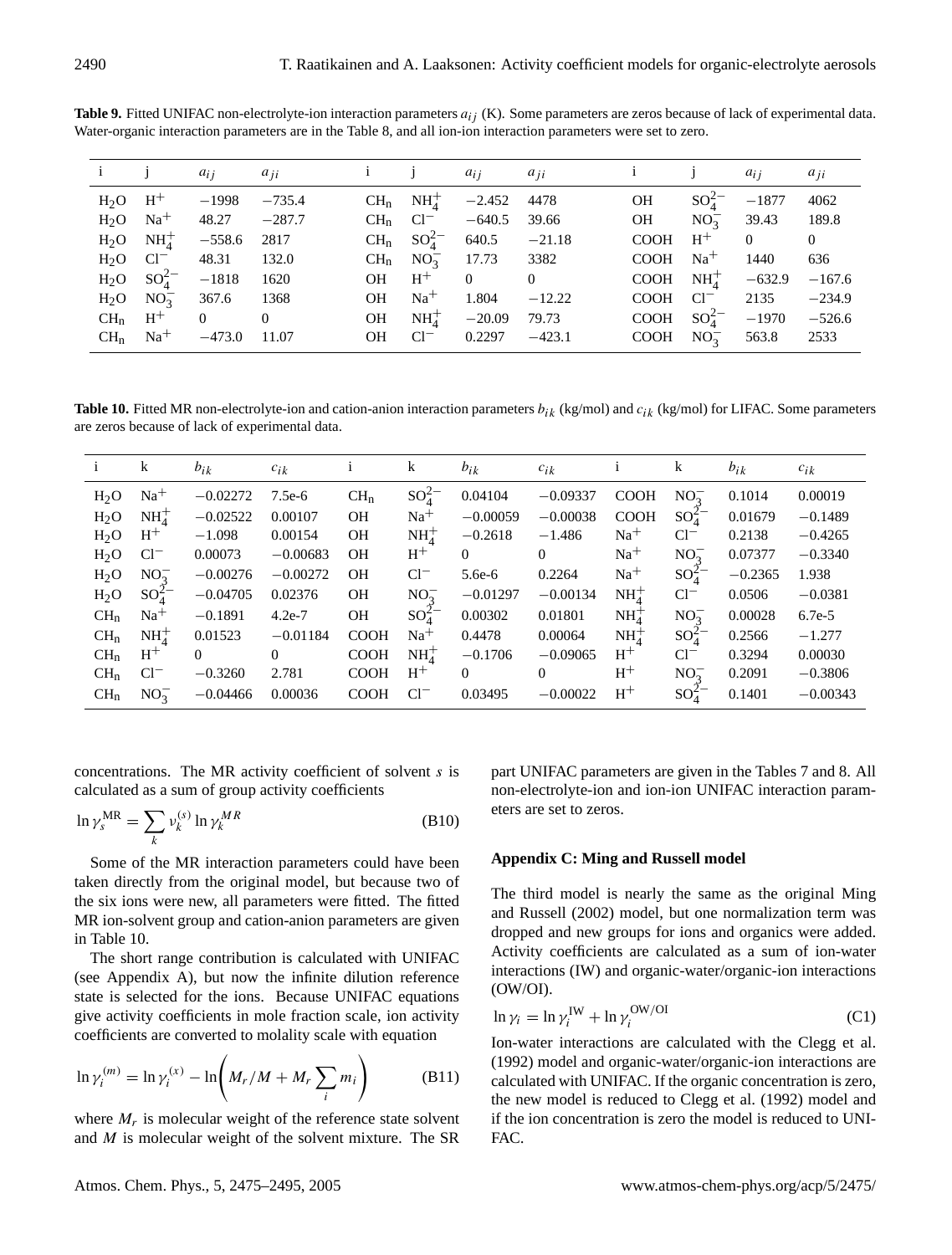Ion-water interaction are calculated with equations from [Clegg et al.](#page-19-10) [\(1992\)](#page-19-10) as a sum of LR and SR contributions

$$
\ln \gamma_i^{\text{IW}} = \ln \gamma_i^{\text{LR}} + \ln \gamma_i^{\text{SR}} \tag{C2}
$$

Ming and Russell calculated the LR and SR activity coefficients using inorganic-only mole fractions  $x_i^*$  (LR\* and  $SR^*$ ), where organics (subscript  $o$ ) are ignored. The activity coefficients were then normalized to the solution mole fractions with the equation

$$
\ln \gamma_i^{\text{IW}} = \ln \gamma_i^{\text{LR}*} + \ln \gamma_i^{\text{SR}*} - 2\ln\left(1 - \sum_o x_o\right) \tag{C3}
$$

Even if we use these inorganic-only mole fractions in our modified version, the correction term is ignored. The reason for this is that for non-electrolyte solutions  $(x_w^* = 1$  and  $x_{ion}^*$ =0) the original model does not reduce to UNIFAC, because the correction term is not zero although it is based on the difference in mole fractions calculated with and without organics. In fact, [Ming and Russell](#page-20-2) [\(2002\)](#page-20-2) had an error in their computer code which fortuitously ensured that the model reduced to the UNIFAC in non-electrolyte solutions (Y. Ming, personal communication, 2003).

All mole fractions in the IW part are inorganic-only mole fractions, so for clarity, the superscript \* is dropped from mole fractions in following model equations. The [Clegg et al.](#page-19-10) [\(1992\)](#page-19-10) model equations are given in condensed form and all terms that include ternary parameters were ignored. Thus, these equations are valid only if ternary parameters are zeros as is the case e.g. in aqueous sulphuric acid system and in all binary systems. The complete model equations are given in [Clegg et al.](#page-19-10) [\(1992\)](#page-19-10).

The long range contribution is a sum of Debye-Hückel (DH) contribution and a higher order electrostatic (HOE) contribution to the Debye-Hückel expression.

$$
\ln \gamma_i^{\text{LR}} = \ln \gamma_i^{\text{DH}} + \ln \gamma_i^{\text{HOE}} \tag{C4}
$$

The DH contribution for water  $w$  and ion  $i$  are calculated with equations

$$
\ln \gamma_w^{\text{DH}} = \frac{2A_x I_x^{3/2}}{1 + \rho \sqrt{I_x}} - \frac{\sum_{c} \sum_{a} x_{c} x_{a} \Big[ B_{ca} \exp\Big(-\alpha_{ca} \sqrt{I_x}\Big) + B_{ca}^{1} \exp\Big(-\alpha_{ca}^{1} \sqrt{I_x}\Big) \Big] \tag{C5}
$$

$$
\ln \gamma_i^{\text{DH}} = \frac{2A_x I_x^{3/2}}{1 + \rho \sqrt{I_x}} - \frac{\sum_{c} \sum_{a} x_c x_a \Big[ B_{ca} \exp(-\alpha_{ca} \sqrt{I_x}) + B_{ca}^1 \exp(-\alpha_{ca}^1 \sqrt{I_x}) \Big] -
$$

$$
z_i^2 A_x \left(\frac{2}{\rho} \ln\left(1 + \rho \sqrt{I_x}\right) + \frac{\sqrt{I_x}}{1 + \rho \sqrt{I_x}}\right) +
$$
  
\n
$$
\sum_{j \neq i} x_j \left(B_{ij} g\left(\alpha_{ij} \sqrt{I_x}\right) + B_{ij}^1 g\left(\alpha_{ij}^1 \sqrt{I_x}\right)\right) -
$$
  
\n
$$
\frac{z_i^2}{2I_x} \sum_c \sum_a x_c x_a \left[B_{ca} \left[g\left(\alpha_{ca} \sqrt{I_x}\right) - \exp\left(-\alpha_{ca}^1 \sqrt{I_x}\right)\right]\right]
$$
  
\n
$$
B_{ca}^1 \left[g\left(\alpha_{ca}^1 \sqrt{I_x}\right) - \exp\left(-\alpha_{ca}^1 \sqrt{I_x}\right)\right]\right]
$$
 (C6)

where constant  $\rho=13.0$  and the temperature dependent mole fraction scale Debye-Hückel parameter  $A_x$  has a value 2.917 at 298.15 K.  $I_x$  is ionic strength in mole fraction scale and function  $g(x) = \frac{2(1-(1+x)\exp(-x))}{x^2}$  $\frac{x}{x^2}$ . Most of the symmetric  $(B_{ij}=B_{ji})$  parameters are zeros:  $B_{cc}=B_{aa}=B_{cc}^1=B_{aa}^1=0$ and  $\alpha_{cc} = \alpha_{aa} = \alpha_{cc}^1 = \alpha_{aa}^1 = 0$ . The remaining model parameters for DH part are  $B_{ca}$ ,  $B_{ca}^1$ ,  $\alpha_{ca}$  and  $\alpha_{ca}^1$ .

The HOE contribution for water  $w$  and ion  $i$  is needed if we have more than two ions (here only in the case of aqueous sulphuric acid). The equations are

$$
\ln \gamma_w^{\text{HOE}} = -2 \sum_{c} \sum_{c' \lt c'} x_c x_{c'} \left( \vartheta_{cc'} + I_x \vartheta'_{cc'} \right) -
$$
\n
$$
2 \sum_{a} \sum_{c' \lt a'} x_a x_{a'} \left( \vartheta_{aa'} + I_x \vartheta'_{aa'} \right) \tag{C7}
$$
\n
$$
\ln \gamma_i^{\text{HOE}} = 2 \sum_{j \neq i} x_j \left[ \vartheta_{ij} - x_i \left( \vartheta_{ij} + \vartheta'_{ij} \left( I_x - \frac{z_i^2}{2} \right) \right) \right] -
$$
\n
$$
2 \sum_{c \neq i} \sum_{c' \neq i} x_c x_{c'} \left( \vartheta_{cc'} + \vartheta'_{cc'} \left( I_x - \frac{z_i^2}{2} \right) \right) -
$$
\n
$$
2 \sum_{a \neq i} \sum_{c' \neq i} x_a x_{a'} \left( \vartheta_{aa'} +
$$
\n
$$
\vartheta'_{aa'} \left( I_x - \frac{z_i^2}{2} \right) \right) \tag{C8}
$$

where subscript  $j$  includes all cations if  $i$  is a cation or all anions if  $i$  is a anion, and

$$
\vartheta_{ij} = \frac{z_i z_j}{4I_x} \left[ J(x_{ij}) - \frac{1}{2} J(x_{ii}) - \frac{1}{2} J(x_{jj}) \right]
$$
  

$$
J(x_{ij}) = \frac{x_{ij}}{4 + C_1 x_{ij}^{C_2} \exp(C_3 x_{ij}^{C_4})}
$$
  

$$
x_{ij} = 6z_i z_j A_x \sqrt{I_x}
$$

The constants are  $C_1$ =4.581,  $C_2$ =-0.7237,  $C_3$ =-0.012 and  $C_4=0.528$ . Derivatives are  $\vartheta'_{ij} = \frac{\partial \vartheta_{ij}}{\partial I_x}$  $\frac{\partial v_{ij}}{\partial I_x}$  and  $J'(x_{ij}) = \frac{\partial J(x_{ij})}{\partial x_{ij}}$  $\frac{\partial (x_{ij})}{\partial x_{ij}}$ . The HOE part has no fitting parameters.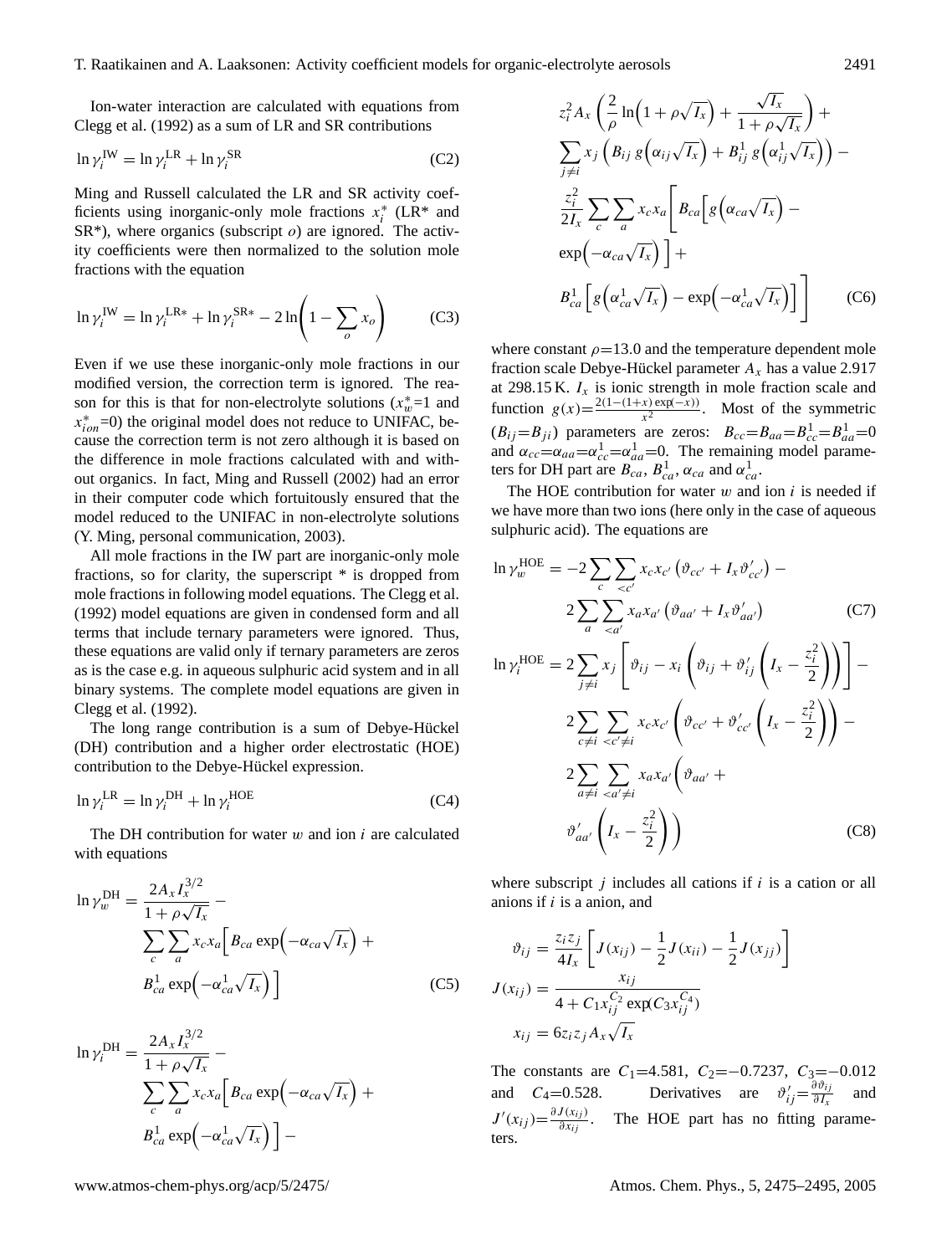**Table 11.** [Clegg et al.](#page-19-10) [\(1992\)](#page-19-10) model parameters  $B_{ca}$ ,  $a_{ca}$ ,  $W_{ca}$ ,  $U_{ca}$ ,  $V_{ca}$ ,  $B_{ca}^1$ ,  $a_{ca}^1$  for the IW part of the Ming and Russell model. Parameters for H2SO4 and HCl are from [Clegg and Brimblecombe](#page-19-30) [\(1995\)](#page-19-30) and [Clegg et al.](#page-19-10) [\(1992\)](#page-19-10) respectively, and the remaining parameters are from [Clegg et al.](#page-19-7) [\(1998b\)](#page-19-7).

<span id="page-17-0"></span>

|                          | $B_{ca}$      | $a_{ca}$ | $W_{ca}$      | $U_{ca}$      | $V_{ca}$      | $B_{ca}^1$   | $a_{ca}^1$ |
|--------------------------|---------------|----------|---------------|---------------|---------------|--------------|------------|
| $H^+ - SO_4^{2-}$        | $-46.7149774$ | 9.5      | $-9.88620169$ | $-5.45640111$ | $-5.98318162$ | $\Omega$     | $\Omega$   |
| $H^+$ -HSO $_A^-$        | 38.2460542    | 17.0     | $-11.1152714$ | $-1.03606797$ | $-3.58228743$ | $\Omega$     |            |
| $H^{+}$ -NO <sub>3</sub> | 13.5342       | 17.0     | $-3.07186$    | 1.96582       | $-1.41191$    | $\theta$     |            |
| $H^+$ -Cl <sup>-</sup>   | 20.009        | 13.0     | $-13.026$     | $-8.806$      | $\Omega$      | $\mathbf{0}$ |            |
| $NH_4^+ - SO_4^{2-}$     | $-2.858988$   | 13.0     | $-0.740149$   | 0.940860      | $-2.587430$   | $\Omega$     |            |
| $NH_4^+ - NO_3^-$        | 24.7529       | 7.0      | 0.900729      | 0.379736      | $-1.42646$    | $-29.9961$   | 13.0       |
| $NHA+-Cl-$               | 4.65969       | 15.0     | $-0.568291$   | 2.07244       | $-1.25000$    | $\Omega$     | $\Omega$   |
| $Na^{+}-SO_{4}^{2-}$     | 34.4660       | 13.0     | $-3.72596$    | $-1.95916$    | $-4.86057$    | $\Omega$     | $\Omega$   |
| $Na^+ - NO_3^-$          | 26.9994       | 5.0      | 0.0526908     | 0.266644      | $-2.30288$    | $-21.6050$   | 13.0       |
| $Na^+ - Cl^-$            | 19.9338       | 5.0      | $-5.64608$    | $-3.60925$    | $-2.45982$    | $\Omega$     | $\Omega$   |

The short range contributions for water  $w$ , cation  $C$  and anion A are calculated with equations

$$
\ln \gamma_w^{SR} = \sum_c \sum_a \left( \frac{1}{F} E_c E_a \frac{z_c + z_a}{z_c z_a} (1 - x_w) W_{ca} + x_c x_a \frac{(z_c + z_a)^2}{z_c z_a} (1 - 2x_w) U_{ca} + 4x_c x_a x_w (2 - 3x_w) V_{ca} \right)
$$
\n
$$
\ln \gamma_C^{SR} = \sum_a \sum_{c \neq C} E_a \left[ \frac{z_C}{2} E_c \frac{z_c + z_a}{z_c z_a} W_{ca} \right] -
$$
\n
$$
\sum_a \sum_c \left[ x_w E_c E_a \left( \frac{z_C}{2} + \frac{1}{F} \right) \frac{z_c + z_a}{z_c z_a} W_{ca} + 2x_w x_c x_a \frac{(z_c + z_a)^2}{z_c z_a} U_{ca} + 12x_w^2 x_c x_a V_{ca} \right] +
$$
\n
$$
\sum_a \left[ x_w E_a \frac{z_C + z_a}{z_a} W_{Ca} + x_w x_a V_{Ca} - x_c \frac{(z_C + z_a)^2}{z_c z_a} U_{Ca} + 4x_w^2 x_a V_{Ca} - E_a (1 - \frac{E_C}{2}) \frac{z_C + z_a}{z_a} W_{Ca} \right]
$$
\n(C10)

$$
\ln \gamma_A^{SR} = \sum_c \sum_{a \neq A} E_c \left[ \frac{z_A}{2} E_a \frac{z_c + z_a}{z_c z_a} W_{ca} \right] -
$$
  

$$
\sum_c \sum_a \left[ x_w E_c E_a \left( \frac{z_A}{2} + \frac{1}{F} \right) \frac{z_c + z_a}{z_c z_a} W_{ca} +
$$
  

$$
2x_w x_c x_a \frac{(z_c + z_a)^2}{z_c z_a} U_{ca} + 12x_w^2 x_c x_a V_{ca} \right] +
$$
  

$$
\sum_c \left[ x_w E_c \frac{z_c + z_A}{z_c} W_{ca} +
$$

$$
x_w x_c \frac{(z_c + z_A)^2}{z_c z_A} U_{cA} + 4x_w^2 x_c V_{cA} - E_c (1 - \frac{E_A}{2}) \frac{z_c + z_A}{z_c} W_{cA}
$$
 (C11)

where lower case letters refer to any other cation and anion,  $E_c = \frac{x_c z_c}{\sum_c x_c z_c}$ ,  $E_a = \frac{x_a z_a}{\sum_a x_a z_a}$ . Fitting parameters for the SR part are symmetric  $W_{ca}$ ,  $U_{ca}$  and  $V_{ca}$ .

These equations give ion activity coefficients in mole fraction scale, so these must be converted to molality scale with Eq. [\(B11\)](#page-15-2). Parameters for IW part were not fitted, but these are from [Clegg et al.](#page-19-10) [\(1992\)](#page-19-10); [Clegg and Brimblecombe](#page-19-30) [\(1995\)](#page-19-30); [Clegg et al.](#page-19-3) [\(1998a\)](#page-19-3). Parameters are presented in Table [11.](#page-17-0)

OW/OI interactions are calculated with UNIFAC. Also here, the ion activity coefficients are normalized to infinite dilution reference state and from mole fraction scale to molality scale with Eq. [\(B11\)](#page-15-2). In the original Ming and Russell model, surface area and volume parameters for ions were the same as for water, and all ion-water and ion-ion interaction parameters were zeros. For this reason, the OW/OI contribution for water and electrolytes is zero if the organic fraction is zero. The same values were selected to our modified model. Organic-water UNIFAC parameters are the same as in the other fitted models (Tables [7](#page-14-0) and [8\)](#page-14-1). Organic-ion interaction parameters were fitted and these are given in Table [12.](#page-18-0)

## **Appendix D: Extended UNIFAC**

The fourth model, called Extended UNIFAC, is a modification of Extended UNIQUAC [\(Thomsen et al.,](#page-20-11) [1996\)](#page-20-11) and Modified UNIFAC [\(Achard et al.,](#page-19-8) [1994\)](#page-19-8). Activity coefficients are calculated as a sum of LR and SR contributions

$$
\ln \gamma_i = \ln \gamma_i^{\text{LR}} + \ln \gamma_i^{\text{SR}} \tag{D1}
$$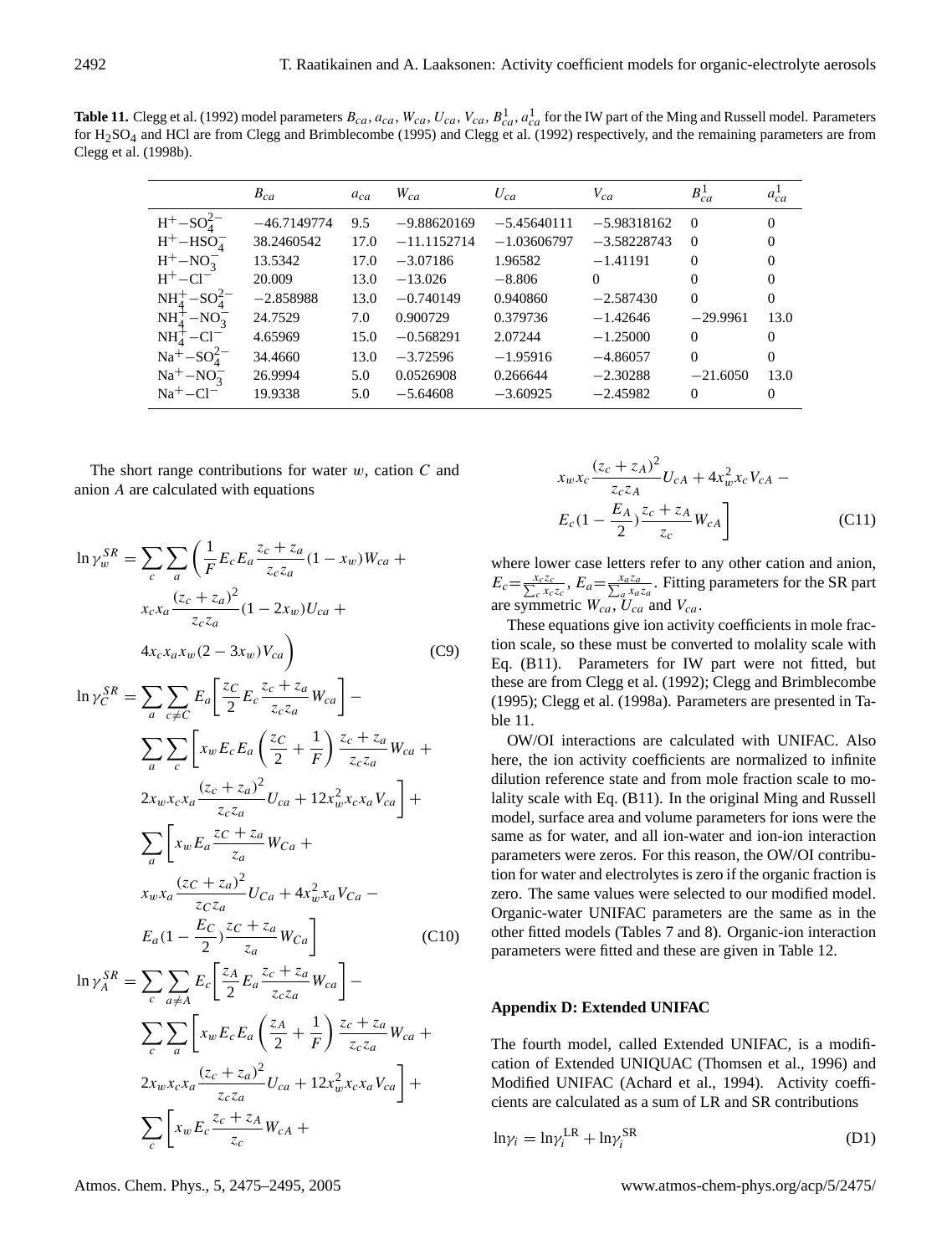<span id="page-18-0"></span>**Table 12.** Fitted UNIFAC organic-ion interaction parameters  $a_{ij}$  (K) for the Ming and Russell model. Some parameters are zeros because of lack of experimental data. Water-organic interaction parameters are in the Table [8,](#page-14-1) and ion-ion and water-ion interaction parameters were set to zero.

| $i \quad j$     |                    | $a_{ij}$            | $a_{ii}$ | $i \quad j$ |            | $a_{ij}$                             | $a_{ii}$ | $i \t J$    |                  | $a_{ij}$             | $a_{ji}$        |
|-----------------|--------------------|---------------------|----------|-------------|------------|--------------------------------------|----------|-------------|------------------|----------------------|-----------------|
| $CH_n$          | $\rm H^+$          | $0 \qquad \qquad 0$ |          |             | $OH$ $H^+$ | $0 \qquad \qquad 0$                  |          | COOH        | $\rm H^+$        | $\overline{0}$       | $\overline{0}$  |
|                 | $CH_n$ $NH_4^+$    | 10.76               | 1235     |             |            | OH NH <sub>4</sub> $-2.412$ $-385.4$ |          |             |                  | COOH $NH_4^+$ -18.89 | $-195.8$        |
| $CH_n$          | Na <sup>+</sup>    | $-715.2$            | $-381.4$ | OH.         | $Na^{+}$   | $-517.1 -480.5$                      |          |             | $COOH$ $Na+$     | 2305                 | $-603.6$        |
|                 | $CH_n$ $SO_4^{2-}$ | 1085 9.192          |          |             |            | OH $SO_4^{2-}$ -15.52 456.8          |          |             | COOH $SO_4^{2-}$ |                      | $-40.39 -924.3$ |
| CH <sub>n</sub> | HSO <sub>4</sub>   | $0 \qquad \qquad 0$ |          | OН          |            | $HSOA-$ 0 0                          |          | COOH        | $HSOA^-$         | $\overline{0}$       | $\overline{0}$  |
| $CH_n$          | $NO_3^-$           | 601.5               | $-256.2$ | OH.         | $NO_2^-$   | $-722.1 -229.4$                      |          | <b>COOH</b> |                  | $NO_3^-$ -122.8      | $-5.668$        |
|                 |                    | $CH_n$ $Cl^ -790.4$ | 164.2    | OН          | $Cl^-$     | 2814                                 | 738.3    |             | $COOH$ $Cl^-$    | 344.2                | 5.473           |

<span id="page-18-1"></span>**Table 13.** Fitted UNIFAC non-electrolyte-ion and cation-anion interaction parameters  $a_{ij}$  (K) for the Extended UNIFAC. Some parameters are zeros because of lack of experimental data. Water-organic interaction parameters are in the Table [8.](#page-14-1)

| 1                |                 | $a_{i,i}$      | $a_{ii}$ |                 |                 | $a_{i,i}$ | $a_{ii}$     |             |                 | $a_{i,i}$ | $a_{ii}$ |
|------------------|-----------------|----------------|----------|-----------------|-----------------|-----------|--------------|-------------|-----------------|-----------|----------|
| H <sub>2</sub> O | $Na+$           | $-174.6$       | 13.0     | CH <sub>n</sub> | $SO_4^{2-}$     | 0.537     | $-0.019$     | <b>COOH</b> | NO <sub>2</sub> | $-54.38$  | $-161.1$ |
| $H_2O$           | $NH4+$          | $-2.326$       | $-0.581$ | <b>OH</b>       | $Na+$           | 6.235     | 4.452        | <b>COOH</b> | $SO_4^2$        | $-2122$   | 0.009    |
| H <sub>2</sub> O | $H^+$           | $-2157$        | $-355.6$ | OН              | $NH4+$          | 0.968     | $-277.7$     | $Na+$       | $Cl^-$          | $-10.59$  | $-640.4$ |
| $H_2O$           | $Cl^-$          | $-7.833$       | $-538.6$ | <b>OH</b>       | $H^+$           | $\Omega$  | $\mathbf{0}$ | $Na+$       | NO <sub>2</sub> | $-1269$   | 36.91    |
| H <sub>2</sub> O | NO <sub>2</sub> | $-834.5$       | $-192.7$ | <b>OH</b>       | $Cl^-$          | 0.018     | 2005         | $Na+$       | $SO_4^2$        | 0.158     | $-686.1$ |
| $H_2O$           | $SO_4^2$        | $-1983$        | 0.001    | <b>OH</b>       | NO <sub>2</sub> | $-3.648$  | 1.714        | $NH4+$      | $Cl^-$          | $-894.0$  | 1841     |
| CH <sub>n</sub>  | $Na+$           | 2.549          | $-3.737$ | OН              | $SO_4^2$        | 0.045     | $-17.60$     | $NH4+$      | $NO_2^-$        | $-685.4$  | $-489.0$ |
| $CH_n$           | $NH4+$          | $-24.48$       | 0.099    | <b>COOH</b>     | $Na+$           | 6.684     | $-0.002$     | $NH+$       | SO <sub>4</sub> | 2.168     | $-438.8$ |
| $CH_n$           | $\rm H^+$       | $\overline{0}$ | $\theta$ | <b>COOH</b>     | $NH4+$          | 16.20     | $-278.1$     | $H^+$       | $Cl^{-}$        | $-5.281$  | $-3.361$ |
| CH <sub>n</sub>  | $Cl^-$          | 5.390          | 19.54    | <b>COOH</b>     | $\rm H^+$       | $\Omega$  | $\Omega$     | $H^+$       | $NO_2^-$        | $-0.001$  | $-391.1$ |
| $CH_n$           | $NO_2^-$        | $-1123$        | 0.002    | <b>COOH</b>     | $Cl^-$          | 0.025     | 5006         | $\rm H^+$   | $SO_4^2$        | 143.0     | 92.51    |

The LR part is the same as the Debye-Hückel part in [Iliuta](#page-20-13) [et al.](#page-20-13) [\(2000\)](#page-20-13) version of Extended UNIQUAC, and the SR part is the UNIFAC with new functional groups for ions and organics.

The LR contribution is always zero for organics, but molality scale equations for water  $(w)$  and ion  $(i)$  activity coefficients from [Iliuta et al.](#page-20-13) [\(2000\)](#page-20-13) are

$$
\ln \gamma_w^{\text{LR}} = \frac{2AM_w}{b^3} \left( 1 + b\sqrt{I} - \frac{1}{1 + b\sqrt{I}} - 2\ln\left(1 + b\sqrt{I}\right) \right)
$$
\n
$$
(D2)
$$

$$
\ln \gamma_i^{\text{LR}} = \frac{-z_i^2 A \sqrt{I}}{1 + b\sqrt{I}}
$$
 (D3)

In the Extended UNIQUAC, the constant  $b$  has the value 1.50 kg<sup>1/2</sup> mol<sup>-1/2</sup> and molality scale Debye-Hückel parameter A (kg<sup>1/2</sup> mol<sup>-1/2</sup>) is given as a function of temperature based on the temperature dependence of density and dielectric constant of pure water:

$$
A = 1.131 + 1.335 \cdot 10^{-3} (T/K - 273.15) +
$$

$$
1.164 \cdot 10^{-5} (T/K - 273.15)^2 \tag{D4}
$$

This equation is valid at temperatures  $273.15 K < T < 383.15 K$ . These constants are also used in the Extended UNIFAC.

The SR part is the same as in the three other models. Again, ion activity coefficients are normalized to infinite dilution reference state and to molality scale. Organic-water interaction parameters (Table [7\)](#page-14-0), and surface and area parameters for all species (Table [8\)](#page-14-1) are the same as in the other models. Ion-solvent and cation-anion interaction parameters for Extended UNIFAC are given in Table [13.](#page-18-1) Because we had only single electrolyte data, cation-cation and anion-anion interaction parameters were not fitted.

Edited by: M. Kulmala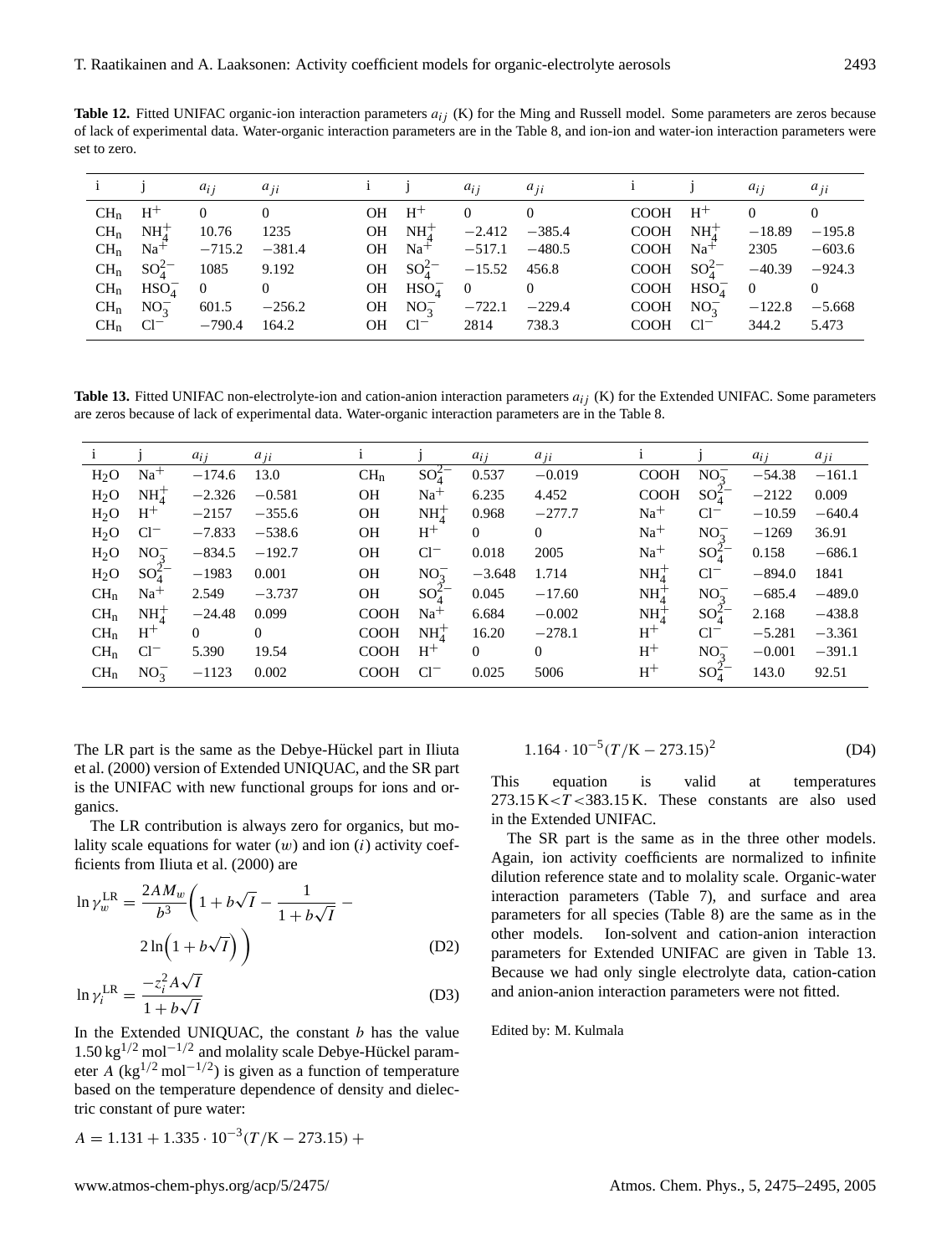# **References**

- <span id="page-19-2"></span>Abrams, D. S. and Prausnitz, J. M.: Statistical thermodynamics of liquid mixtures: a new expression for the excess Gibbs energy of partly or completely miscible systems, AIChE J., 21, 116–128, 1975.
- <span id="page-19-8"></span>Achard, C., Dussap, C. G., and Gros, J. B.: Representation of vapour-liquid equilibria in water-alcohol-electrolyte mixtures with a modified UNIFAC group-contribution method, Fluid Phase Equilibria, 98, 71–89, 1994.
- <span id="page-19-14"></span>Albright, J. G., Rard, J. A., Serna, S., Summers, E. E., and Yang, M. C.: Isopiestic determination of the osmotic and activity coefficients of  $ZnSO_4(aq)$  at  $T=298.15$  K, and the standard potential of the electrochemical cell  $\text{ZnHg}_{x}$ (two phase)|Zn $SO_4(aq)$ |Pb $SO_4(s)$ |PbHg<sub>x</sub>(two phase), J. Chem. Thermodynamics., 32, 1447–1487, 2000.
- <span id="page-19-5"></span>Ansari, A. S. and Pandis, S. N.: Prediction of multicomponent inorganic atmospheric aerosol behavior, Atmos. Environ., 33, 745– 757, 1999.
- <span id="page-19-19"></span>Apelblat, A. and Korin, E.: The vapour pressures of saturated aqueous solutions of sodium chloride, sodium bromide, sodium nitrate, sodium nitrite, potassium iodate, and rubidium chloride at temperatures from 227 K to 323 K, J. Chem. Thermodynamics., 30, 59–71, 1998a.
- <span id="page-19-20"></span>Apelblat, A. and Korin, E.: Vapour pressures of saturated aqueous solutions of ammonium iodide, potassium iodide, potassium nitrate, strontium chloride, lithium sulphate, sodium thiosulphate, magnesium nitrate, and uranyl nitrate from  $T=(278 \text{ to } 323) \text{ K}$ , J. Chem. Thermodynamics., 30, 459–471, 1998b.
- <span id="page-19-21"></span>Apelblat, A. and Korin, E.: The vapour pressure of water over saturated solutions of sodium sulfate, calcium bromide, ferric chloride, zinc nitrate, calcium nitrate, and lithium nitrate at temperatures from 278.15 K to 323.15 K, J. Chem. Thermodynamics., 34, 1621–1637, 2002.
- <span id="page-19-23"></span>Apelblat, A., Dov, M., Wisniak, J., and Zabicky, J.: The vapour pressure of water over saturated aqueous solutions of malic, tartaric, and citric acids, at temperatures from 288 K to 323 K, J. Chem. Thermodynamics., 27, 35–41, 1995a.
- <span id="page-19-24"></span>Apelblat, A., Dov, M., Wisniak, J., and Zabicky, J.: Osmotic and activity coefficients of  $HO_2CCH_2C(OH)(CO_2H)CH_2CO_2H$  (citric acid) in concentrated aqueous solutions at temperatures from 298.15 K to 318.15 K, J. Chem. Thermodynamics., 27, 347–353, 1995b.
- <span id="page-19-26"></span>Brooks, S. D., Wise, M. E., Cushing, M., and Tolbert, M. A.: Deliquescence behavior of organic/ammonium sulfate aerosol, Geophys. Res. Lett., 29, 1917, doi:10.1029/2002GL014733, 2002.
- <span id="page-19-25"></span>Choi, M. Y. and Chan, C. K.: The effects of organic species on the hygroscopic behaviors of inorganic aerosols, Env. Sci. Tech., 36, 2422–2428, 2002.
- <span id="page-19-0"></span>Chow, J. C., Watson, J. G., Fujita, E. M., Lu, Z., Lawson, D. R., and Ashbaugh, L. L.: Temporal and spatial variations of  $PM<sub>2.5</sub>$ and  $PM_{10}$  aerosol in the Southern California air quality study, Atmos. Environ., 28, 2061–2080, 1994.
- <span id="page-19-11"></span>Clegg, S. L. and Brimblecombe, P.: Equilibrium partial pressures and mean activity and osmotic coefficients of 0–100% nitric acid as a function of temperature, J. Phys. Chem., 94, 5369–5380, 1990.
- <span id="page-19-30"></span>Clegg, S. L. and Brimblecombe, P.: Application of a multicomponent thermodynamic model to activities and thermal properties of 0–40 mol kg<sup>-1</sup> aqueous sulfuric acid from <200 to 328 K,

J. Chem. Eng. Data, 40, 43–64, 1995.

- <span id="page-19-10"></span>Clegg, S. L., Pitzer, K. S., and Brimblecombe, P.: Thermodynamics of multicomponent, miscible, ionic solutions. 2. Mixtures including unsymmetrical electrolytes, J. Phys. Chem., 96, 9470–9479, 1992.
- <span id="page-19-13"></span>Clegg, S. L., Milioto, S., and Palmer, D. A.: Osmotic and activity coefficients of aqueous  $(NH_4)_2SO_4$  as a function of temperature, and aqueous  $(NH_4)$ <sub>2</sub>SO<sub>4</sub>-H<sub>2</sub>SO<sub>4</sub> mixtures at 298.15 K and 323.15 K, J. Chem. Eng. Data, 41, 455–467, 1996.
- <span id="page-19-3"></span>Clegg, S. L., Brimblecombe, P., and Wexler, A. S.: Thermodynamic model of the system  $H^+$ -NH<sup>+</sup>-SO<sub>4</sub><sup>2</sup>--NO<sub>2</sub><sup>-</sup>-H<sub>2</sub>O at tropospheric temperatures, J. Phys. Chem. A, 102, 2137–2154, 1998a.
- <span id="page-19-7"></span>Clegg, S. L., Brimblecombe, P., and Wexler, A. S.: Thermodynamic model of the system  $H^+$ -NH<sup>+</sup><sub>4</sub>-Na<sup>+</sup>-SO<sup>2</sup><sub>4</sub>--NO<sub>3</sub>-Cl<sup>-</sup>-H<sub>2</sub>O at  $298.15$  K, J. Phys. Chem. A, 102, 2155–2171, 1998b.
- <span id="page-19-4"></span>Clegg, S. L., Seinfeld, J. H., and Brimblecombe, P.: Thermodynamic modelling of aqueous aerosols containing electrolytes and dissolved organic compounds, J. Aeros. Sci., 32, 713–738, 2001.
- <span id="page-19-16"></span>Correa, A., Comesana, J. F., and Sereno, A. M.: Measurement and prediction of water activity in electrolyte solutions by a modified ASOG group contribution method, Fluid Phase Equilibria, 129, 267–283, 1997.
- <span id="page-19-29"></span>Cruz, C. N. and Pandis, S. N.: Deliquescence and hygroscopic growth of mixed inorganic-organic atmospheric aerosol, Env. Sci. Tech., 34, 4313–4319, 2000.
- <span id="page-19-17"></span>El Guendouzi, M. and Dinane, A.: Determination of water activities, osmotic and activity coefficients in aqueous solutions using the hygrometric method, J. Chem. Thermodynamics, 32, 297– 310, 2000.
- <span id="page-19-18"></span>El Guendouzi, M., Dinane, A., and Mounir, A.: Water activities, osmotic and activity coefficients in aqueous chloride solutions at  $T = 298.15$  K by the hygrometric method, J. Chem. Thermodynamics., 33, 1059–1072, 2001.
- <span id="page-19-15"></span>El Guendouzi, M., Mounir, A., and Dinane, A.: Water activity, osmotic and activity coefficients of aqueous solutions of Li<sub>2</sub>SO<sub>4</sub>, Na<sub>2</sub>SO<sub>4</sub>, K<sub>2</sub>SO<sub>4</sub>, (NH<sub>4</sub>)<sub>2</sub>SO<sub>4</sub>, MgSO<sub>4</sub>, MnSO<sub>4</sub>, NiSO4, CuSO4 and ZnSO4 at 298.15 K, J. Chem. Thermodynamics, 35, 209–220, 2003.
- <span id="page-19-9"></span>Fowler, R. H. and Guggenheim, A. E.: Statistical thermodynamics, Cambridge University Press, 1949.
- <span id="page-19-1"></span>Fredenslund, A., Jones, R. L., and Prausnitz, J. M.: Groupcontribution estimation of activity coefficients in non-ideal liquid mixtures, AIChE J., 21, 1086–1098, 1975.
- <span id="page-19-22"></span>Greenspan, L.: Humidity fixed points of binary saturated aqueous solutions, Journal of Research of the National Bureau of Standards-A, Phys. Chem., 81A, 89–96, 1977.
- <span id="page-19-12"></span>Hamer, W. J. and Wu, Y.-C.: Osmotic coefficients and mean activity coefficients of uni-univalent electrolytes in water at 25◦C, J. Phys. Chem. Ref. Data, 1, 1047–1099, 1972.
- <span id="page-19-28"></span>Hämeri, K., Charlson, R., and Hansson, H.-C.: Hygroscopic properties of mixed ammonium sulfate and carboxylic acids particles, AIChE J., 48, 1309–1316, 2002.
- <span id="page-19-6"></span>Hansen, A. R. and Beyer, K. D.: Experimentally determined thermochemical properties of the malonic acid/water system: Implications for atmospheric aerosols, J. Phys. Chem. A, 108, 3457– 3466, 2004.
- <span id="page-19-27"></span>Hansen, H. K., Rasmussen, P., Fredenslund, A., Schiller, M., and Gmehling, J.: Vapor-liquid equilibria by UNIFAC groupcontribution, 5. Revision and extension, Ind. Eng. Chem. Res.,